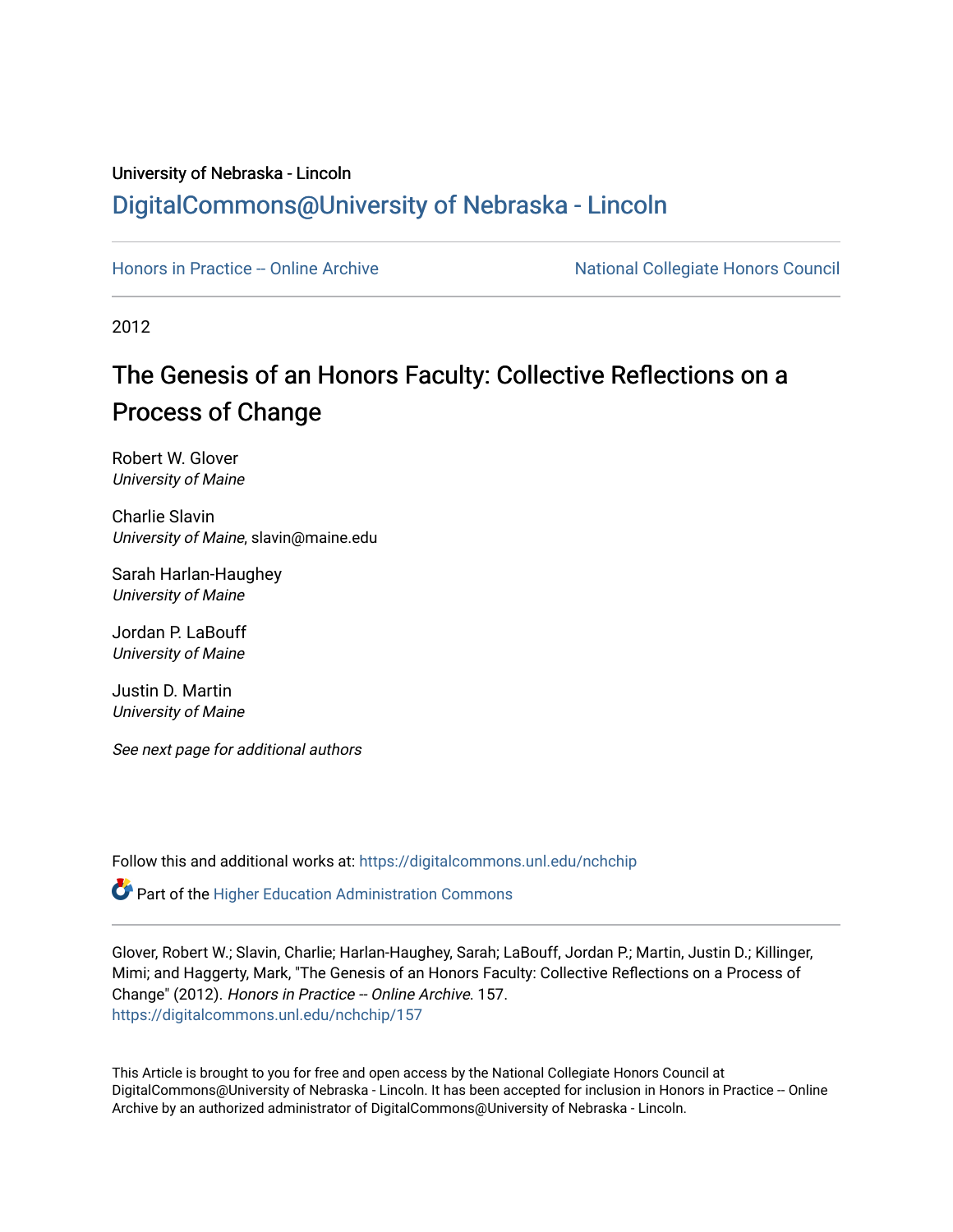#### Authors

Robert W. Glover, Charlie Slavin, Sarah Harlan-Haughey, Jordan P. LaBouff, Justin D. Martin, Mimi Killinger, and Mark Haggerty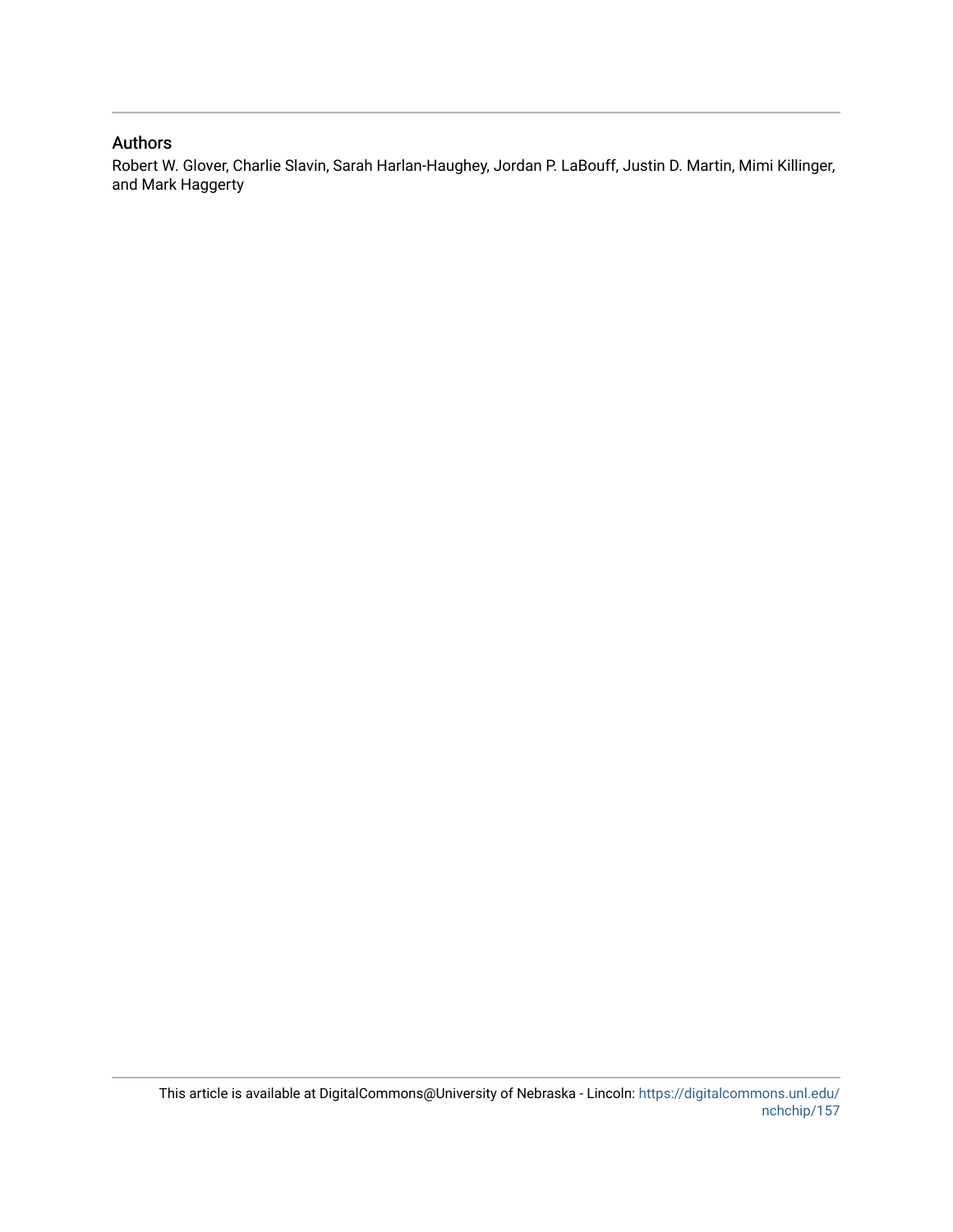# **The Genesis of an Honors Faculty: Collective Reflections on a Process of Change**

**ROBERT W. GLOVER, CHARLIE SLAVIN, SARAH HARLAN-HAUGHEY, JORDAN P. LABOUFF, JUSTIN D. MARTIN, MIMI KILLINGER, AND MARK HAGGERTY**

**UNIVERSITY OF MAINE**

### **INTRODUCTION**

In the early twentieth century, Woodrow Wilson introduced the concept of "preceptors" at Princeton University (Office of the Dean of the College). At the n the early twentieth century, Woodrow Wilson introduced the concept of University of Maine a century later, we have adapted Wilson's concept by hiring faculty members who lead small-group discussions in our interdisciplinary, two-year, four-course core Civilizations sequence, which is a requirement for all first- and second-year honors students. Like Wilson, we hope to "import into the great university the methods and personal contact between teacher and pupil which are characteristic of the small college, and so gain the advantages of both" (Leitch). During the 2010–2011 academic year, the University of Maine Honors College tripled its number of salaried preceptors, expanding from two to six. With that expansion came new challenges: an innovative, albeit periodically strained, collaboration with the UMaine College of Liberal Arts and Sciences and four of its departments; an experimental and precarious foray into non-tenure-track interdisciplinary academia with fresh consideration for undergraduate research; and an evolving sense of what it means to be honors faculty members—or, more broadly, academics—at a twenty-first-century university rife with change. Various perspectives illustrate the difficulties and possibilities endemic to this faculty formation and collectively belie the assumption that faculty members necessarily best cohere around a single discipline and familiar professional constructs. We suggest that a university today, as it has done in the past, can and should coalesce around and be invigorated by untried models and pioneering colleges whose faculty members are willing and eager to take risks.

Administrators and search committees at other institutions, as well as prospective honors faculty members, may be able to learn from our experience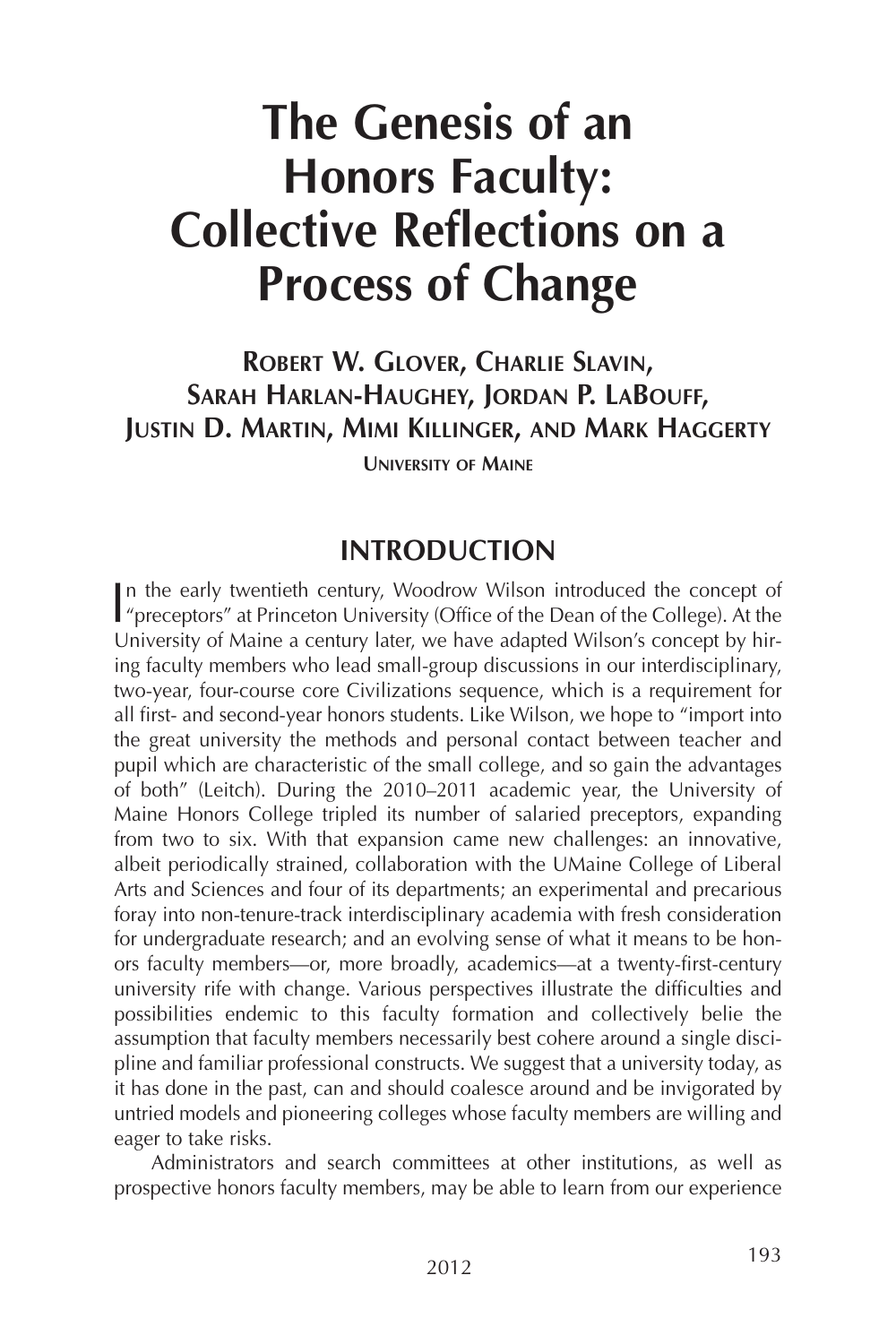at the University of Maine. To this end, we share multiple perspectives on our new preceptor positions by the dean of the UMaine Honors College (Charlie Slavin); two honors faculty members (Mark Haggerty & Mimi Killinger) who served on the search committees; and the four new hires (Rob Glover, Sarah Harlan-Haughey, Jordan LaBouff, and Justin Martin). Our seven personal narratives each engage thematically with several central issues: newness and institutional resistance, identity formation, interdisciplinarity, and faculty retention. We try to be as honest as possible as we present our individual assessments of the initiative so far. We believe that a discussion of such thorny issues as nontenure-track appointments and the creation *ex nihilo* of a new kind of position will enable other institutions to make informed decisions as they consider implementing such a model.

### **COLLEGIAL SYNERGY (CHARLIE SLAVIN, DEAN OF THE HONORS COLLEGE)**

In the spring of 2010, our outgoing university president approached me with the possibility of providing funding for additional faculty lines in the honors college. He talked about wanting to support the growth and centrality of the honors college while also addressing the challenges faced by our college of liberal arts and sciences (CLAS) in the wake of years of across-the-board cuts that were particularly grave given the disproportionate role CLAS plays in providing service courses to the entire university. The president's proposal resonated positively with me, but, given the fiscal situation of the university, I wanted to be sure such an initiative would have some traction.

After consulting with the provost and being assured that the president's proposal was being seriously considered by the executive leadership, the dean of CLAS and I began to develop a proposal for a cohort of teacher-scholars. The concept that we envisioned immediately diverged from the purely teaching model that the president had publicly proposed to hire "lecturers to teach in college departments where there is student demand, and in the Honors College. . . . Without the usual research expectations, we will expect these scholars to apply their demonstrated teaching skills . . ." (Kennedy). The CLAS dean, provost, and I all saw an opportunity to attract individuals who would not only excel as teachers but also engage undergraduates in research activities. At the same time, we realized that, in order to provide fresh and current research experiences for undergraduates, these new preceptors would need to establish research programs, albeit with an eye to connecting undergraduates to their research. The notion of "undergraduate engaged research" became the hallmark of the new positions.

Developing the proposal involved negotiations both between the CLAS dean and me about whether to split the positions fifty/fifty or in some other proportion; exactly what would we call them; and how we would determine which departments in CLAS received them. Further negotiations took place between the two of us and the provost about how many positions there would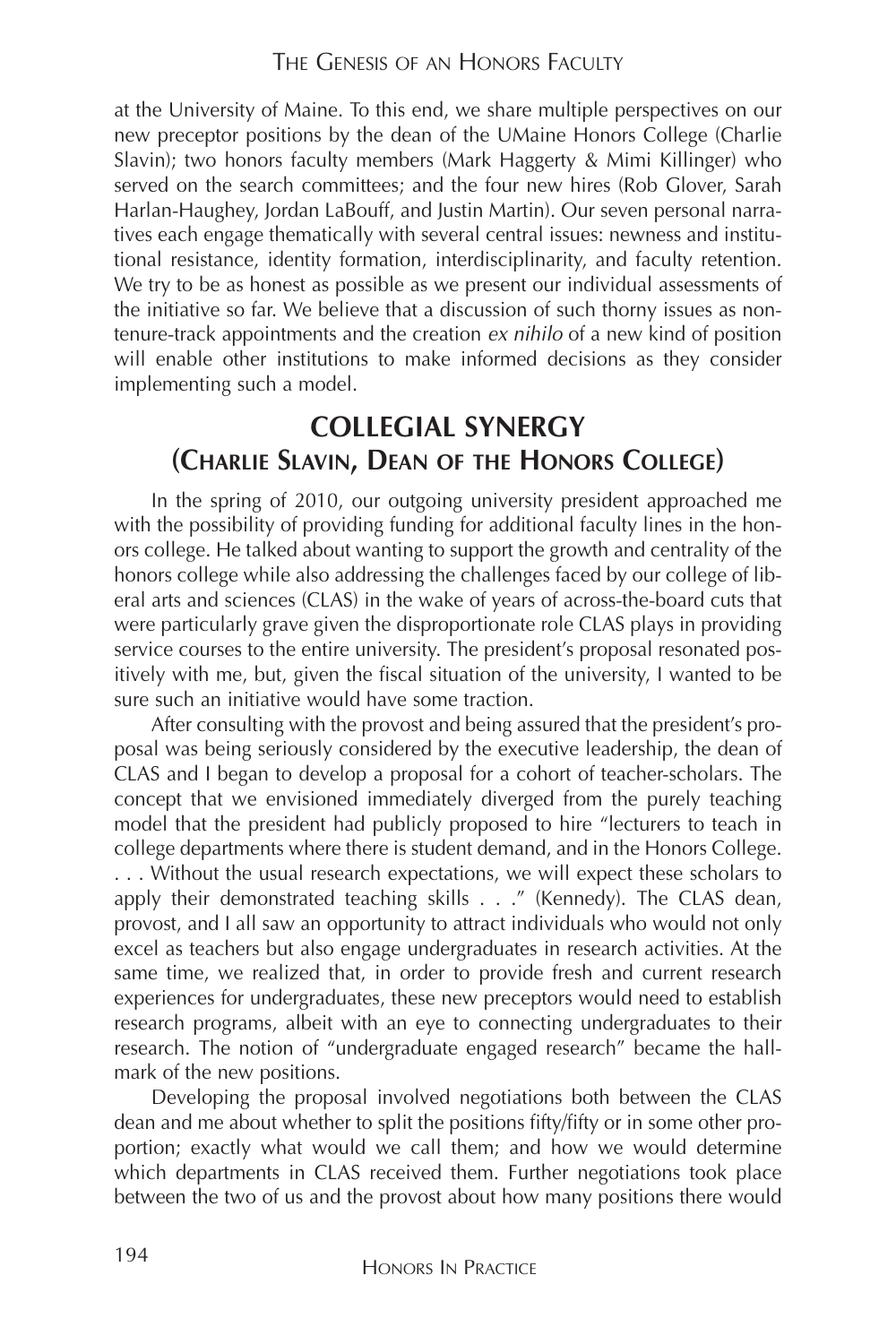be and what they would be paid. When the proverbial dust settled, we had four CLAS-Honors preceptors to be hired in 2010–11 for the following year. They would teach a 3-3 load, distributed equally between the honors college and their department in CLAS, and they would "develop and maintain a program of scholarship that engages undergraduate students." Both the CLAS dean and I felt strongly that the CLAS-Honors preceptors should be hired at salaries equivalent to assistant professors in their departments and that there should be national searches for these new colleagues. Our goal was to create a new model, not a lesser model.

The question of tenure has been the most challenging issue we have confronted in this initiative. Those of us responsible for developing the model engaged in numerous discussions among ourselves and with others as we tried to come to a workable position. The first and perhaps overriding element concerned the tenure status of the new positions. The expectations and thus the evaluation criteria for these preceptors would not be the same as for tenurestream members in their departments. Additionally, we had no promotion/tenure criteria for faculty in the honors college, where half of their efforts would be directed. Having given the issue serious consideration, and admitting that the question was worthy of future reflection, we decided, in the present climate and given the time-frame in which we were working, to support the establishment of the CLAS-Honors preceptors as non-tenure-stream faculty members.

Throughout the hiring process, including discussions about evaluation, rank, workload, startups, and space, the CLAS dean and I had a mutual understanding about the fundamental nature of these new positions, and we had the support of the provost. This constellation of administrative collaborations was crucial for the success of our endeavor. In order to determine the CLAS "homes" for the four preceptors, the CLAS dean constructed a request for proposals (RFP) to go out to all the departments and programs in his college. The criteria for selection were (1) potential for undergraduate-involved research or creative activity and how the unit would support the new faculty member's scholarly program; (2) history of and potential for collaboration with the honors college; (3) demand for undergraduate instruction in the unit and current ability to meet the demand; and (4) integration of a preceptor into the mission of the unit. Before the proposals were due, the CLAS dean and I held two open forums for faculty members in CLAS to discuss the positions and the RFP. People were obviously interested, and we received at least one proposal from nearly every CLAS unit. The CLAS dean, the associate provost/dean of undergraduate education, and I read and ranked the proposals. We met, chose our top four (English, journalism, political science, and psychology), and then sent them to the provost, who confirmed our recommendations. By the summer of 2012, we were ready to being the hiring process for four new CLAS-Honors preceptors.

At the start of the fall 2010 semester, individual search committees were formed for the positions; each included two members of the CLAS department,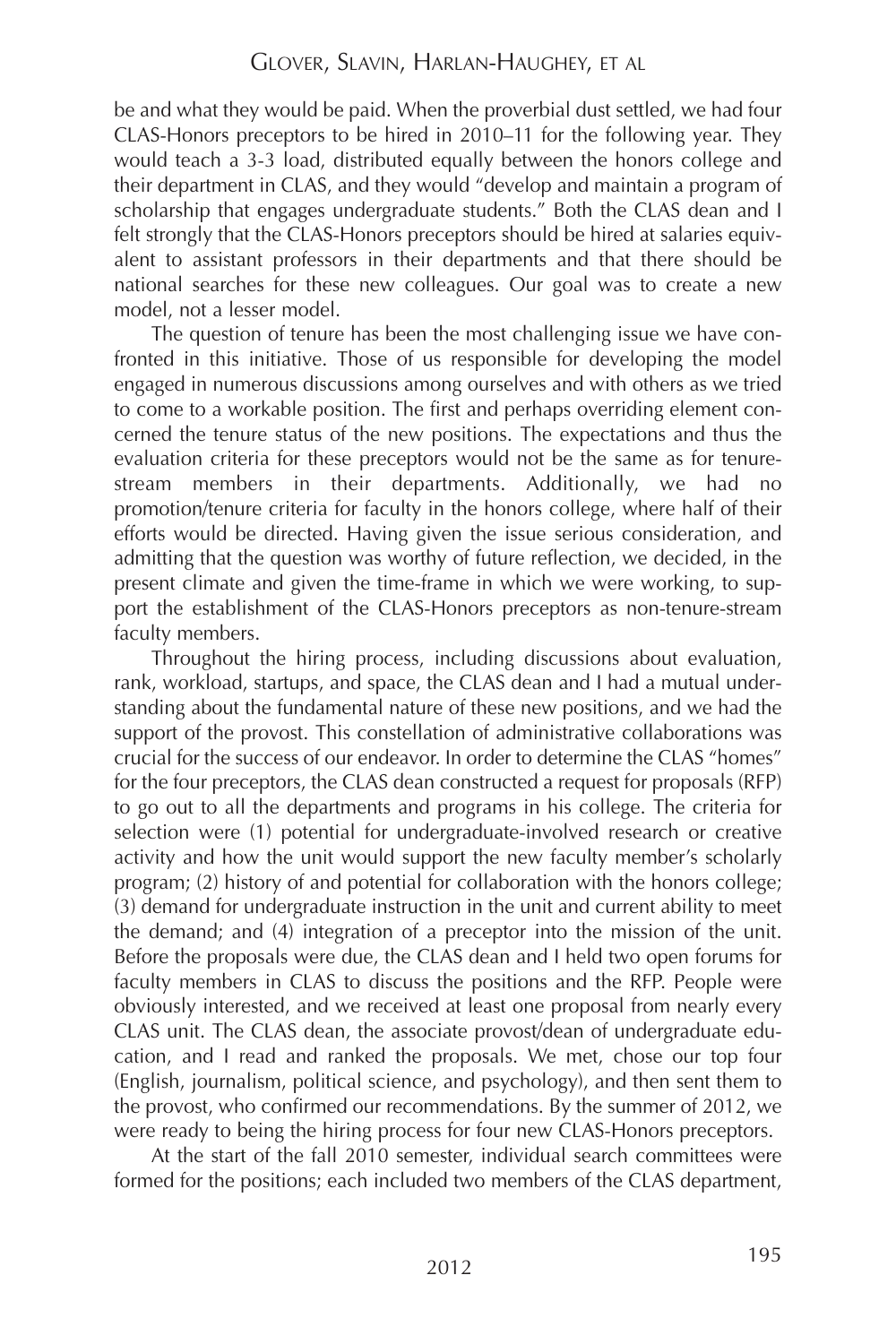two honors faculty members (including one of the two current honors preceptors, Mimi Killinger and Mark Haggerty), and one faculty member from the UMaine College of Natural Sciences, Forestry, and Agriculture (NSFA). The NSFA faculty members were invited because of their commitment to undergraduate research and their familiarity with the honors college. The next step was finding candidates.

### **COLLIDING COLLEGIAL WORLDS (MIMI KILLINGER, REZENDES PRECEPTOR FOR THE ARTS)**

As the UMaine Honors College underwent a collegial sea change in the spring of 2011, my position as one of the two veteran honors preceptors simultaneously transformed—or more accurately "formed"—as did my professional identity as an honors faculty mentor.

The other veteran honors faculty member, Mark Haggerty, and I were each assigned to two search committees in areas bearing some resemblance to our research disciplines. I hold a PhD in twentieth-century U.S. history, but at one time I was an English major, and I enthusiastically accepted my appointment to the Honors-English search, looking forward to a sentimental journey through English department halls.

Though a committee member from the department was to chair each search committee, with administrative support likewise coming from the department, my contrite dean surprised me with an email plea that I chair the Honors-English committee as their faculty had—for a variety of valid reasons demurred. Thus began a six-month process of awakening for all of us, during which I would fume intermittently about misperceptions regarding honors and honors teaching on the part of my English colleagues while harboring my own lingering insecurities about the academic validity of my interdisciplinary work.

Unlike the new CLAS-Honors preceptorships, my position was created specifically for me, and in many ways by me, as a partner accommodation after several years of adjunct teaching. Charlie sat down with me and my other fulltime colleague, Mark, who was likewise a partner accommodation, and designed our positions with our particular strengths in mind. We did not have to formally interview, nor apply through an external search, nor articulate our qualifications, all of which might actually have been a healthy exercise for me as I would have been compelled to verbalize and then internalize why I chose honors rather than a disciplinary career path.

As chair of the Honors-English search committee, I found myself awkwardly the only untenured faculty member at the table; the other faculty member representing honors on the committee was a full professor in sociology who teaches part-time in the honors college. One of the English faculty members was a long-time union man irked by the lecturer rank of these prospective CLAS-Honors positions; the other was a disciplinary purist who was wholly skeptical about the potential success of our search, suggesting that the quirky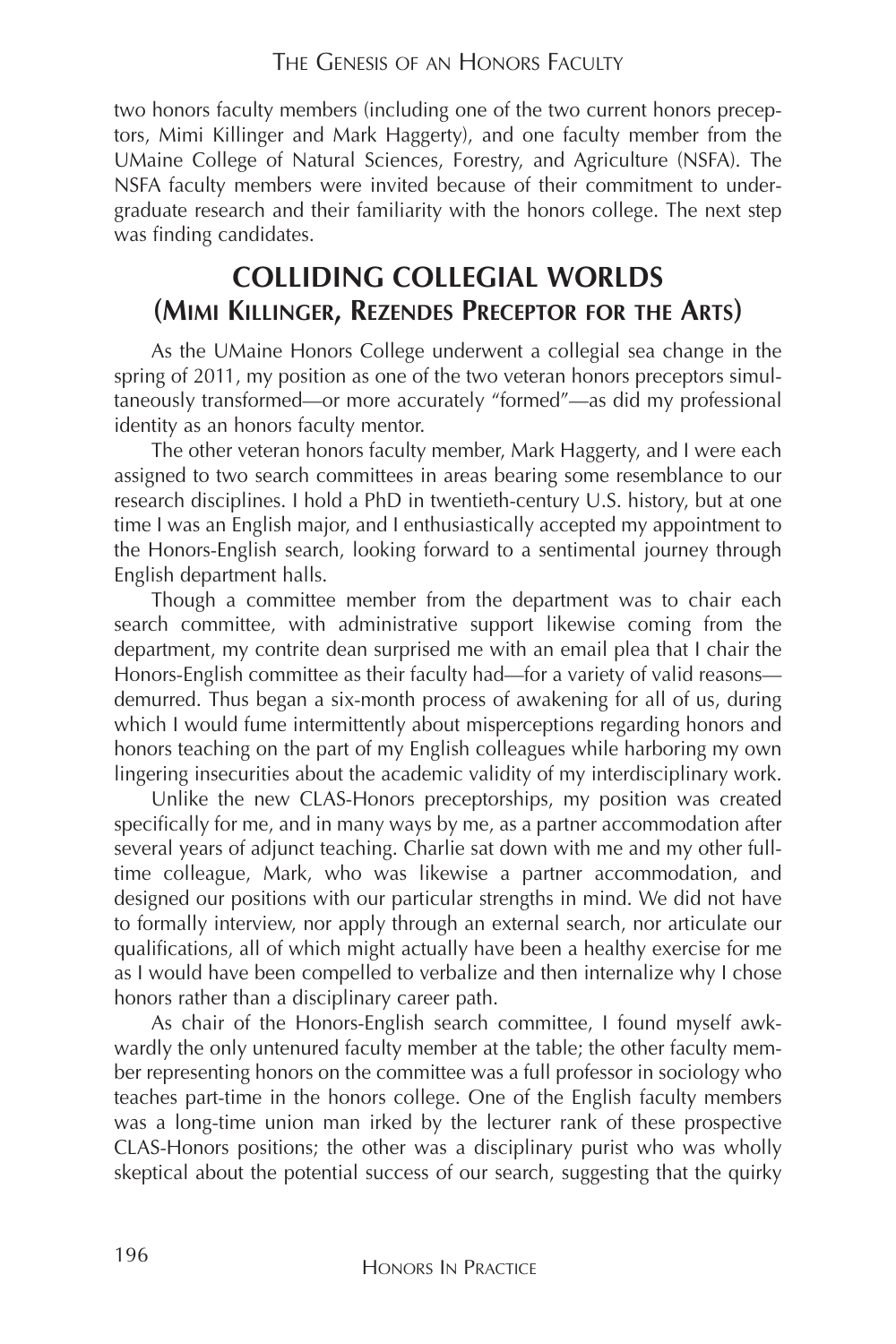nature of the position (half-time and honors-ish) meant we would have few competitive applicants and no takers.

Drafting the job description was a painstaking group process of condensing the verbose CLAS-Honors advertisement into three lines to make it MLAcompatible. Each iteration became more awkward than the next as we tried in three lines to describe a position like no other. Despite my ability to turn a phrase, I assumed an obsequious posture, scribing various suggestions and compiling numerous obscure and awkward versions. Finally, I chimed in, as did our outside member, a marine scientist, proving that we were all, in fact, language people able to write and agree on three coherent sentences. With lingering doubts, we placed our ad in sync with the real-seeming MLA job listings and waited . . . about forty-eight hours, at which time applications began pouring in at an unmanageable rate. The English department administrative support—again, for a variety of valid reasons—then bowed out, which meant that our honors college, embroiled in three other simultaneous searches, would have to stretch its resources even further. However, at this point I began to believe in the authenticity of a CLAS-Honors joint position in English and in my rightful place at the table.

In honors fashion, administrative support duties within our college were quickly spread around based on skill sets. Our dean proved the most adept at speedily creating electronic application folders, 150 in all; two honors associates, recent honors graduates, demonstrated a savoir-faire for managing Excel files; and our multi-talented administrative assistant calmly fielded all other requests. English faculty colleagues came to appreciate our unorthodox yet efficient honors ways as the process moved rapidly along. Moreover, important inter-collegial and interdisciplinary bridges began to form as the position increasingly proved intellectually viable and the applicants exceptional and exciting. Our seemingly odd application criteria—that applicants demonstrate disciplinary excellence, be inclined towards honors teaching, and be committed to undergraduate research—attracted innovative, creative scholars and proved highly useful measures for paring down our robust applicant pool to nine telephone interviewees and then three campus visitors.

A non-committee English colleague who periodically teaches in honors accepted my invitation to meet the visiting candidates. He wrote a poem in response to one candidate's presentation on the seventh-century, Old English "Caedmon's Hymn." Caedmon was said to have been an illiterate cowherd, suddenly compelled to compose a song of praise. My colleague described Caedmon's listeners' surprise:

And the monks, hearing his song next morning, dumbstruck at the wonder of such words, made flesh, on the tongue of this herdsman in their midst.

—Jim Bishop, 2011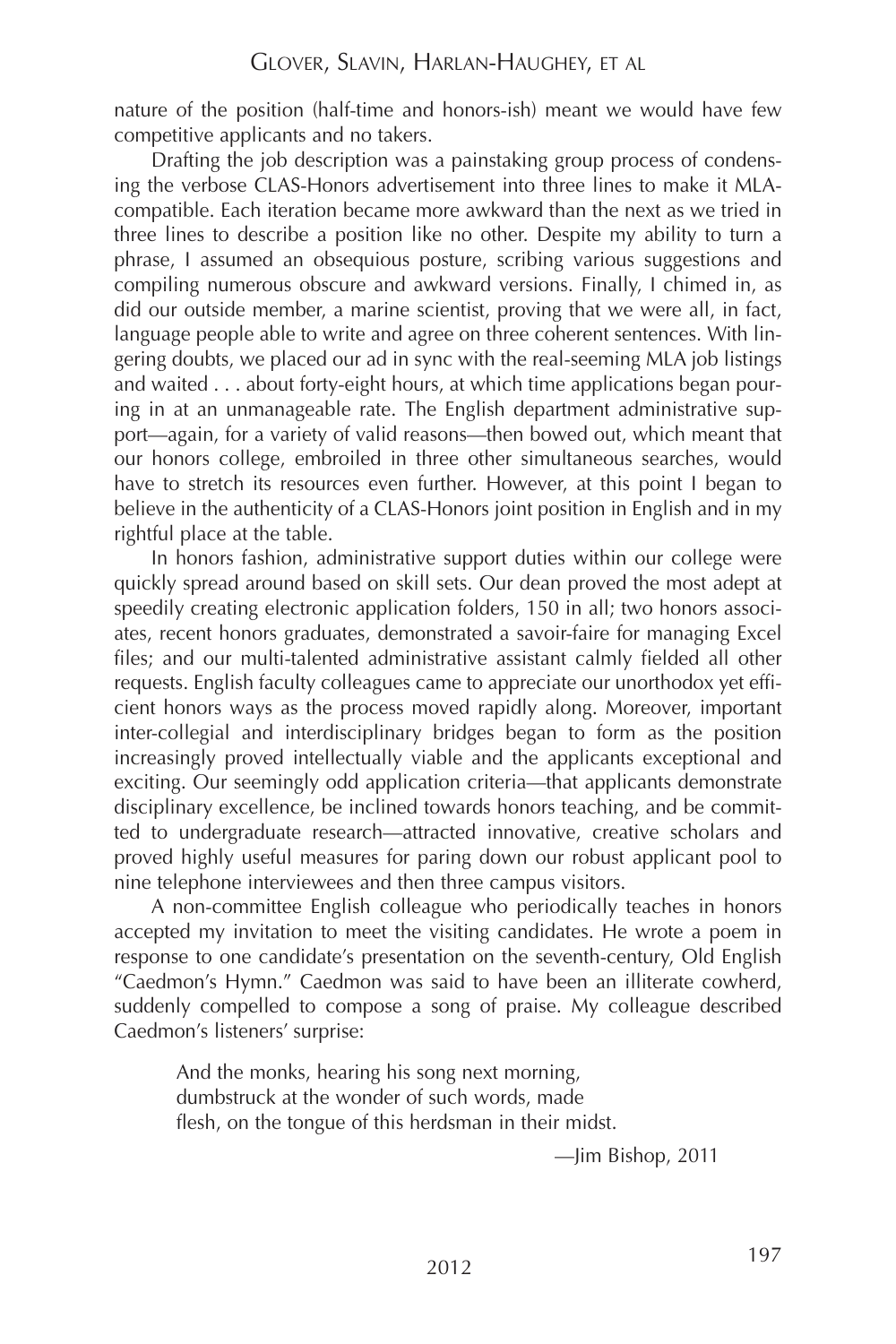We honors folks—perhaps me, in particular—in some ways had our Caedmon's moment through this process, gaining a sense of professional authenticity, assuming our well-deserved place at the interdisciplinary table. When our Honors-English search committee unanimously decided on our top candidate for the position, who accepted it as did each of the first-choice candidates in the other three searches, the union fellow asked if he could walk with me to take our recommendation to Charlie. So we made the now-familiar trek across campus together, colleagues in the truest sense, pleased with our collective work well done and deeply reflective upon the mutual benefits embedded in these CLAS-Honors positions.

### **OBSTACLES AND CONSENSUS (MARK HAGGERTY, REZENDES PRECEPTOR FOR CIVIC ENGAGEMENT)**

Defining and generating internal and external legitimacy for the positions shared between departments in CLAS and the honors college required patience and work. Internally, many of the faculty members in the departments that received these positions had limited knowledge of what occurs in the honors college and what impact our honors duties would have on the search for a colleague. Those of us in honors mistakenly assumed that our colleagues at the university understood our interdisciplinary curriculum and realized that we valued and celebrated students and faculty members willing to take intellectual risks by frequently working outside their disciplines.

Externally, many of the candidates for these positions did not understand the interdisciplinary nature of the position and its unique research component. Since honors faculty members are immersed in this model, we believed that phrases in the position announcement like "undergraduate teaching . . . in interdisciplinary Honors core courses" and "responsibilities [that] include preceptorials in the first- and second-year core Honors sequence" made it clear that our style of honors education was not a disciplinary one and that CLAS-Honors preceptors were not going to be teaching honors versions of disciplinary courses.

The search committee members appointed by the departments frequently viewed the joint nature of these positions as a negative, something to be overcome by a candidate who viewed academia from a discipline-specific perspective. As these positions were conceived, successful candidates would have strong credentials within their field of expertise and the ability and/or experience to engage with ideas and content areas that are unfamiliar. The extensive nature of the honors college curriculum requires its faculty members to engage with material external to their expertise.

As might be expected, the candidates' standing in their own discipline was discernable through the documentation they provided. More difficult to assess was their eagerness and ability to conduct interdisciplinary teaching in honors as well as undergraduate-engaged research and scholarship. Thus, some of the search committees used an additional instrument to identify those candidates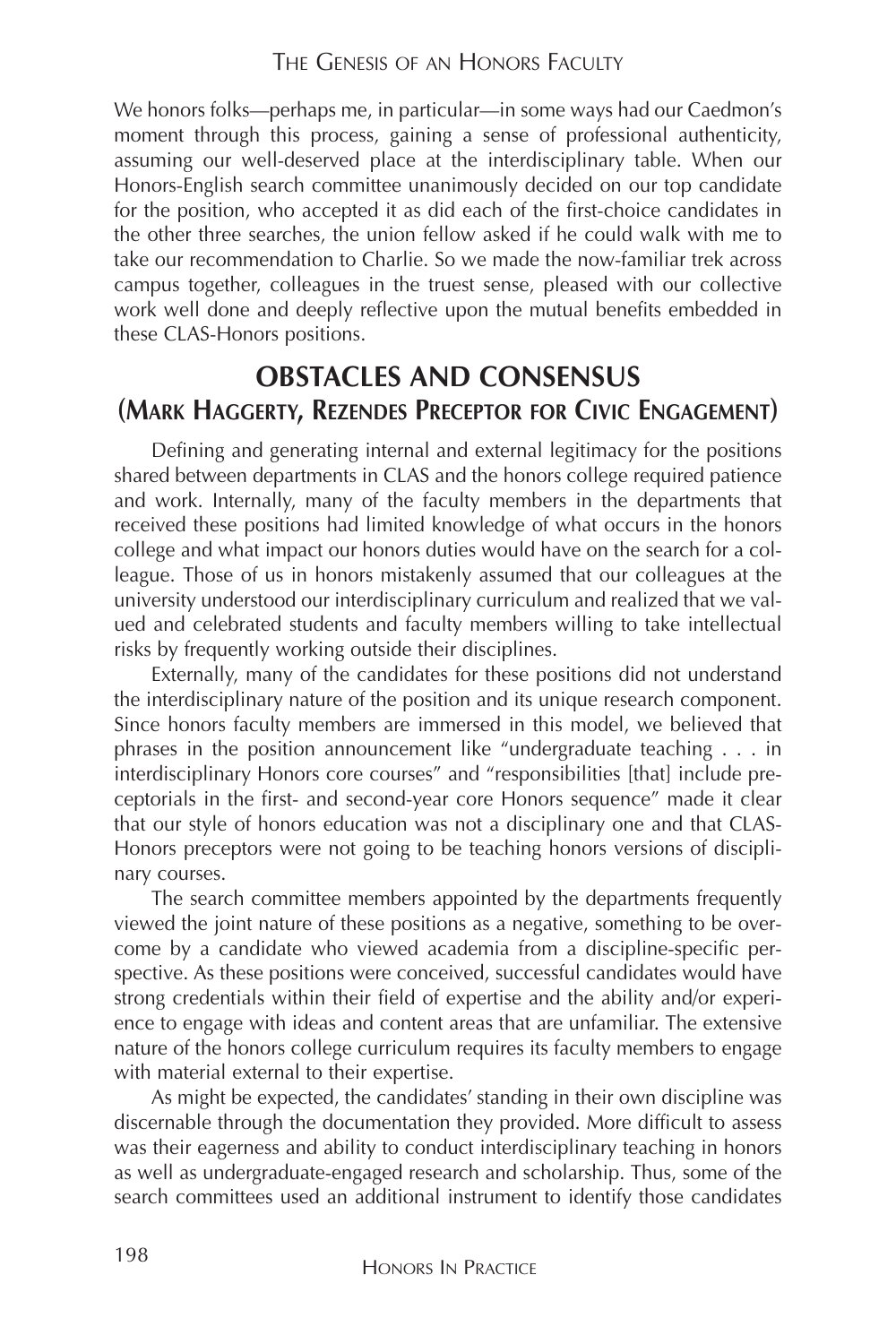who understood and would embrace the joint nature of these appointments. A writing prompt was designed to elicit the candidate's interest in our specific version of an honors curriculum: multi-faculty member, interdisciplinary, temporally expansive, lecture/discussion courses populated with students from across the university. A second prompt asked the candidates to discuss their specific prior experience in undergraduate-engaged research or their interest in pursuing it.

The applicants sorted themselves by their ability and the attention they paid to the unique nature of these positions. Some candidates who would have been excellent candidates for positions solely within the discipline did not exhibit the requisite range and interest in an interdisciplinary liberal curriculum. The initial misperceptions on the part of the departments regarding the honors mission and the departments' fear of an inferior candidate pool vanished as we negotiated the short list of candidates. Our discussions allowed the members of the search committees to prioritize their own interests while developing an appreciation of the priorities of their partners in these joint positions. This process generated genuine buy-in by both groups. Most importantly, the honors college and department representatives were able to generate a cohesive understanding of and belief in the position.

The candidates' campus visits were conducted in a somewhat bifurcated manner. Although search committee members attended all candidate presentations, the candidates typically spent one day with the CLAS department and the other with the honors college. The candidates endured a somewhat stressful and exhausting schedule of giving scholarly presentations and teaching classes. The honors college included students, adjunct faculty, regular faculty teaching part-time in honors, and full-time honors faculty in the process; all were able to attend meals and an open forum with the candidate. Perhaps most in keeping with the special nature of these positions, each candidate was asked to choose a text from the forty or so in the honors *Civilizations* curriculum and lead a "mock preceptorial," populated by current honors students and open to observation by anyone interested in the search. While the mock preceptorial setting was a bit awkward (the typical relationship between students and preceptor had not been formed, and the students had not read the texts within the past week), the candidates' ability to focus on the students and to generate dialogue provided relevant insights into their teaching philosophy and style. Both students and faculty members provided feedback about these interactions to the committee.

Somewhat surprisingly, the members of each search committee came to a consensus about top candidates, who had demonstrated the ability to perform successfully in both their CLAS department and in the honors college. The committees formed an understanding of the positions and together searched for those candidates who would be successful in the joint and complex nature of these positions as teachers and scholars. The committees were ultimately able to create a unified view of the positions.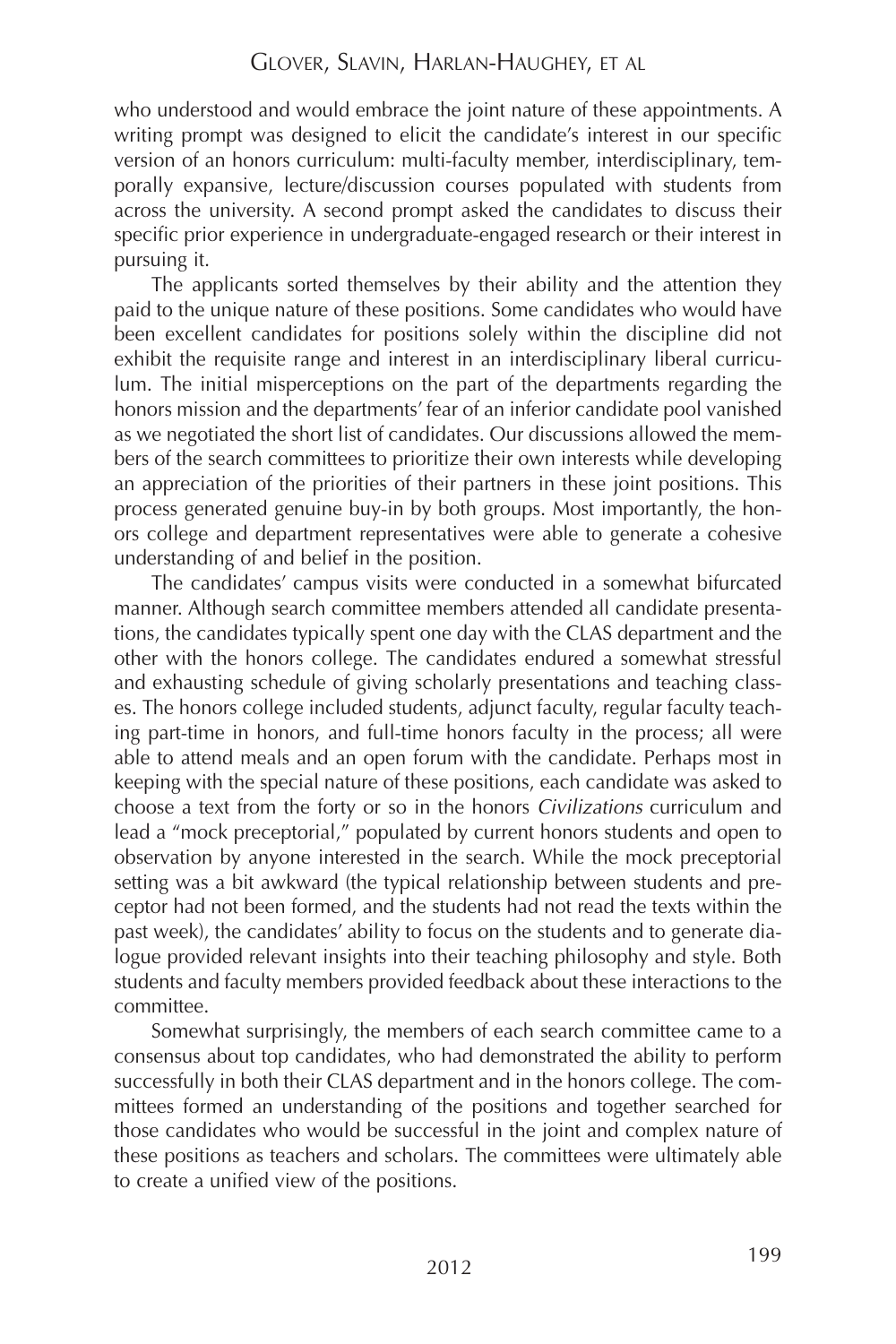After the four hires were made, joint "conference committees" were formed, composed of two members representing the honors college and two from the CLAS department. The task of these committees, which in all cases differed in membership from the corresponding search committees, was to construct evaluation criteria for the CLAS-Honors preceptors, resulting in a new round of negotiations and sense-making. These conversations frequently focused on the research component as stated in the job description. CLAS department committee members were cautious about the focus on undergraduate-engaged research and the negative impact they thought that it could have on the disciplinary success of newly appointed faculty members. Compromise was reached by acknowledging that "evidence of scholarship produced independent of students will also be considered" in the annual review and reappointment evaluation criteria approved for the each of the positions.

A remaining challenge is how the honors college will integrate such a large new faculty cohort. The existing institutional arrangements in honors are not representative of a typical department with long-standing committee structures that support evaluation, renewal, and leave. Until recently, faculty members with departmental appointments, mostly in CLAS, and adjunct faculty did all the teaching in the honors college. The community of faculty within honors is relatively loosely tied, having no shared office spaces or department meetings, so it is difficult to determine common visions. Any shared decision-making between faculty members with honors appointments and those who teach in honors does not have a defined structure. While incorporating a bright and energetic new group of faculty members is an exciting prospect, the size of this group and its recent introduction to the interdisciplinary nature of the honors college clearly indicates a need to mature thoughtfully as a college.

### **THE APPLICANT: NAVIGATING AN UNTRODDEN PATH (ROBERT W. GLOVER, CLAS-HONORS PRECEPTOR OF POLITICAL SCIENCE)**

In the 2010–2011 academic year, I was working as a visiting assistant professor at James Madison University in an interdisciplinary justice studies program. I had completed my PhD in political science just prior to arriving there. While it was gratifying to have gotten a job in such a difficult market, the oneyear appointment also meant that I was immediately on the job market again. Two consecutive years of job-hunting left me perpetually busy and anxiety-ridden, but they gave me a rich pool of job market experiences upon which to draw and a baseline with which to compare the application, interview, and hiring processes for my unique joint position in the honors college and the political science department.

I initially encountered the position posting through the American Political Science Association (APSA) job posting website, *E-Jobs*. A number of assets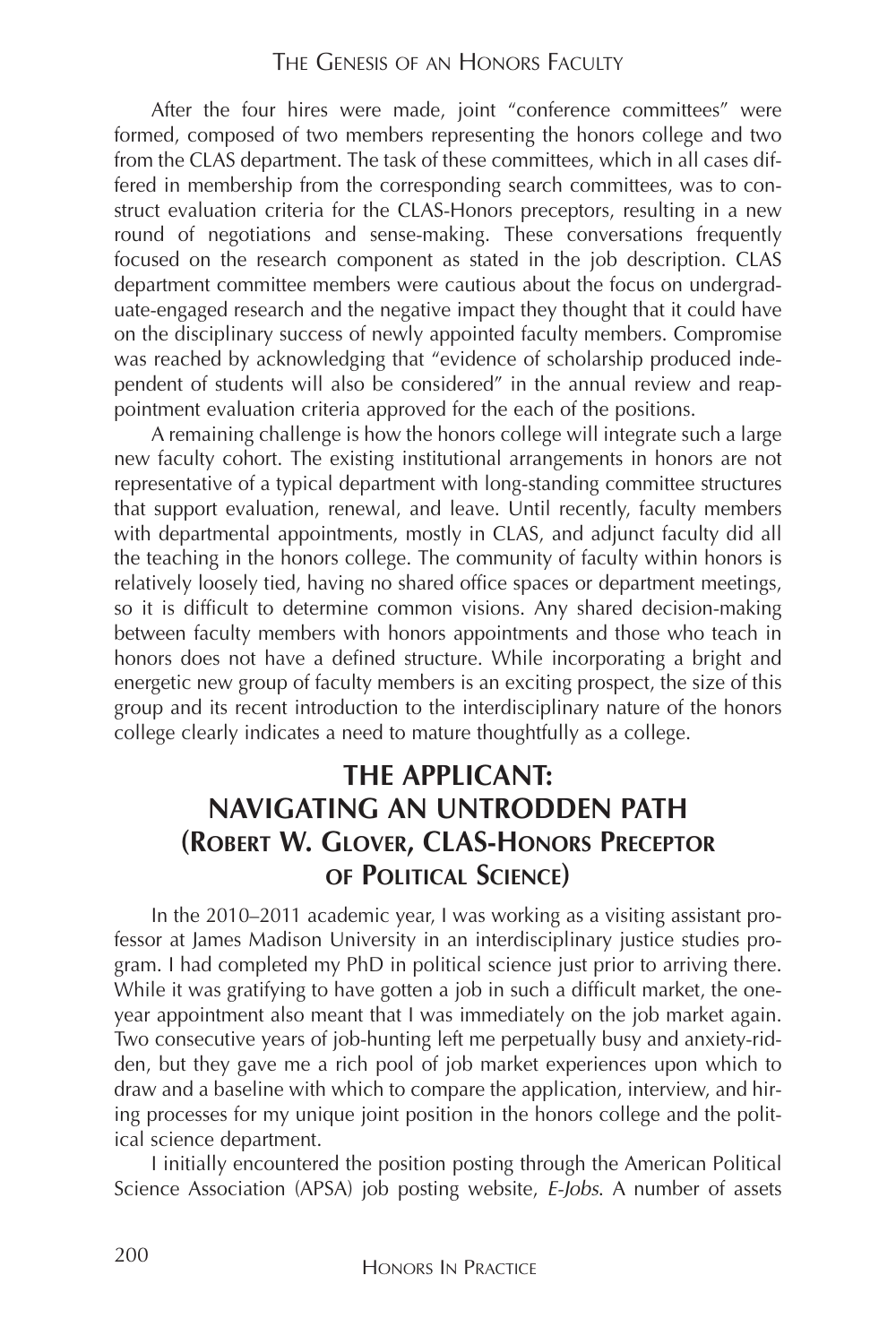#### GLOVER, SLAVIN, HARLAN-HAUGHEY, ET AL

stood out about this position and impelled me to apply: the combination of honors and teaching within one's home department; the focus on collaborative research with undergraduates; research and teaching opportunities that emphasized personal growth and intellectual risks; and the highly interdisciplinary nature of the honors college. I remember thinking that this demanding set of expectations would require someone with a fairly eclectic set of skills in research, teaching, and negotiating the multiple layers of a large university expectations that struck me as fascinating and potentially rewarding challenges (see Appendix for full job ads).

I also had some concerns on my end regarding this position. First was the **"**second-class citizen**"** status implied by the joint nature of the appointment. In discussing the position with colleagues and my former graduate advisors, I wondered how a faculty member with split responsibilities and a split salary line would be received in the two units, political science and honors. Others within my discipline shared such concerns and looked askance at this unconventional posting. The job market in the information age provides numerous outlets for candidates to share information, gossip, and abuse, i.e., superfluous attacks on fellow applicants. My graduate school friends and I lovingly dubbed the most prominent of these forums "The Cesspool." On one such blog, conversation turned to the joint position at UMaine. I produce, for posterity, a post made on the blog *Political Theory Rumor Mill* in reference to the very position that I now hold:

Has anyone else actually read the maine ad? i'm surprised they don't ask you to scrape the ice off the department chair's windshield twice daily, too. all this, PLUS living in an ice cave? sweet

Clearly, this person saw in the ad an unrealistic set of expectations, exploitation in its purest form, an unsurprising response given that we have a tendency to react with skepticism and fear to the unfamiliar. Furthermore, in an era of shrinking state higher education budgets and the mantra of "do more with less," a skeptical disposition might be healthy. Thus far, however, my experience has not been one of marginalization or exploitation, perhaps because the political science department had already developed objectives that went beyond teaching assignments; they articulated ways I could become a valuable member of the department by undertaking innovations in the existing curriculum.

My second concern was the "two masters problem." In researching the position, I worried that I might not be received as a full colleague in political science with an equal voice in departmental governance. Another worry was how the dual nature of my appointment would affect reappointment and evaluation decisions. Promotion, tenure, and reappointment decisions can be tricky in joint appointments, which often entail a joint committee to evaluate the performance of the candidate. Members of two different institutional units can differ wildly about what constitutes high-quality research, teaching evaluations, and appropriate service contributions. In an extensive recent study of joint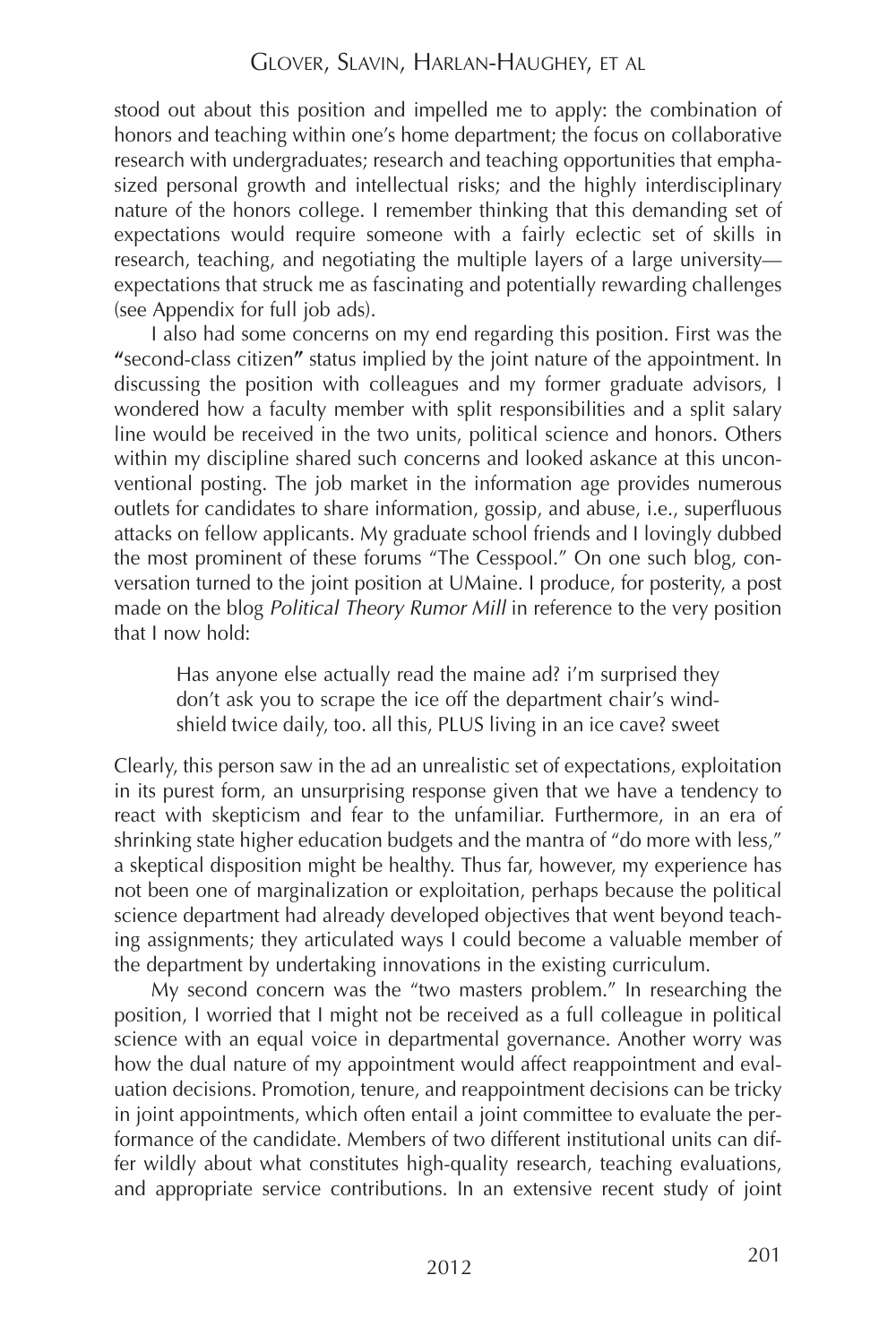#### THE GENESIS OF AN HONORS FACULTY

appointments, Wallace notes a number of concerns: evaluation criteria, voting rights, dilution of autonomy within one's host department, and an increased workload (2). Many universities have established best practices as well as cautionary guidelines relating to the problematic dimensions of such appointments (University of Missouri System).

Clear, jointly-devised performance criteria for joint appointments need to be articulated prior to the hire; vague guidelines about an "active research agenda" or "quality teaching" might suffice for other positions but not for these. It is too early to know whether I will encounter any communication-related "bumps" further down the road of reappointment, but the hiring committee's thoughtful articulation of such expectations prior to my on-campus interview makes it less likely that internal disputes will arise.

Concerns nevertheless remain with regard to physical space and a presence in both honors and political science. At present, I have an office within my home department but a limited physical presence in the honors college, an arrangement that at times makes me feel more integrated into the former than the latter. However, initial plans have been made to construct an interactive, open-format space to be shared by the existing and incoming honors faculty members. We are unanimously excited at the prospect of such a space and see it as an integral dimension of our acclimation to the culture of honors and movement, in the words of my colleague, from an incoming "cohort" toward a cohesive and unified "faculty."

My third concern related to rank**.** In political science, we have a more or less standardized system of rank: adjunct, lecturer, assistant professor, associate professor, and full professor. As a CLAS-Honors preceptor, I am classified as a lecturer, but I lacked any previous frame of reference for such a position and worried about having a yearly reappointment not on a tenure track. I was not sure what level of job security the position would provide, how it would be understood by members of my discipline, whether it would include union protections, and whether it would be comparable in pay and benefits to an incoming tenure-stream assistant professor. Academic appointments absent traditional tenure protections are increasingly the norm in higher education. A recent Department of Education report suggested that, while 57% of instructors were tenured or tenure-track in 1975, today that number has fallen below 30% (Wilson A1). In such an environment, applicants understandably remain uncertain whether non-tenured options can provide the benefits of economic wellbeing and autonomy as an educator and researcher.

One final concern that remains is whether the position of preceptor/lecturer will affect my success in seeking extramural funding and grants. My other concerns, however, have diminished since I arrived on campus. As new hires, we are part of the same collective bargaining agreement that protects all other faculty members. Our positions, after a certain period, will be secured by a component of the collective bargaining agreement called "just cause protection," which grants us nearly all of the same protections as tenure. In addition,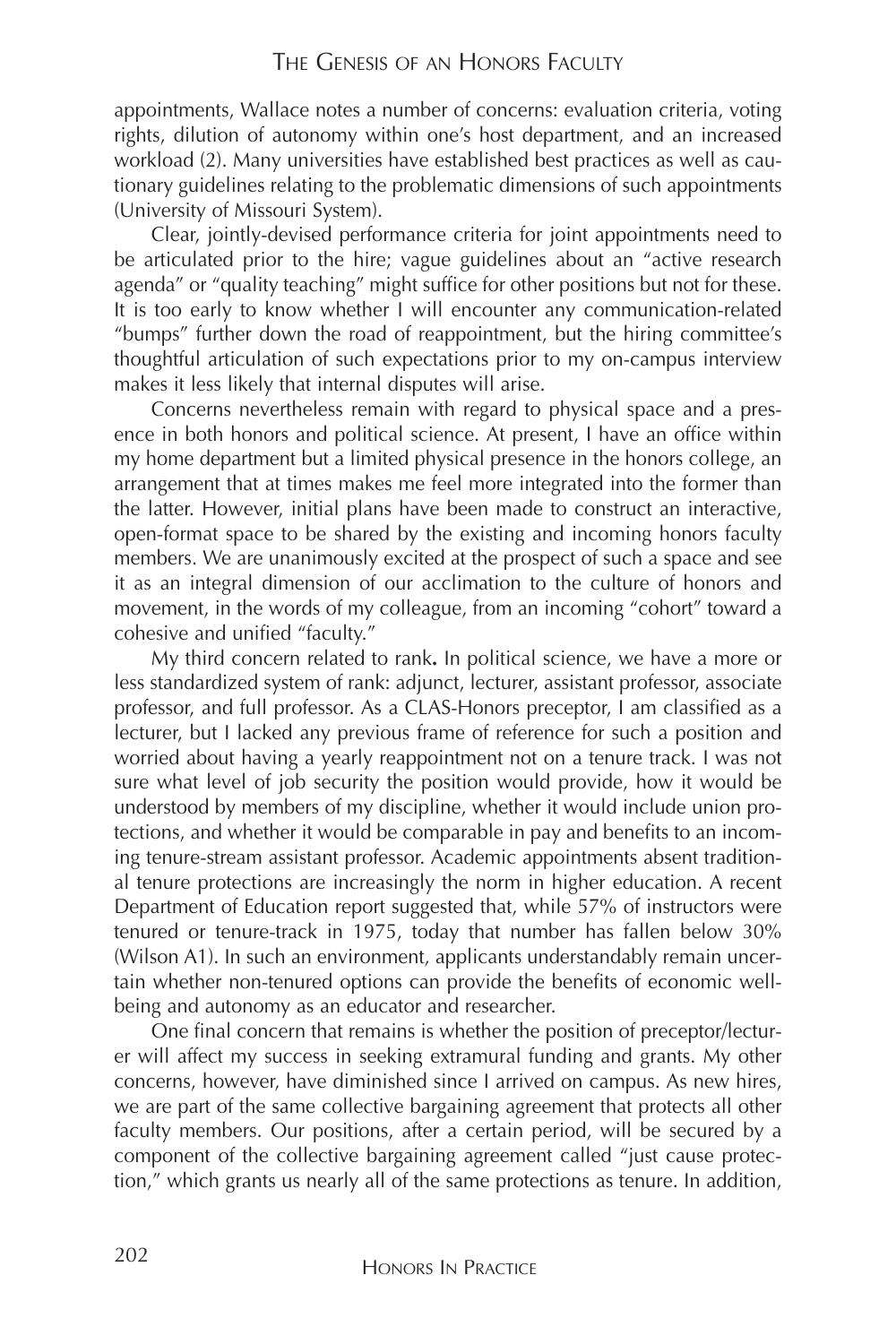our positions are a source of pride for the honors college, our host departments, and the University of Maine as a whole. In the end, even though tenure-track offers remained a possibility for me, I committed to Maine because I was satisfied that this position was a better option for me professionally and personally.

Though the application and interview process was a bit daunting at first, it turned out to be relatively pain-free. In general, my strategy was to focus on the broad themes of my expertise, research, and teaching interests, whether interacting within my discipline or not. Having been in the honors college for a number of months now, I recognize that scholars frequently step outside of their disciplinary comfort zones to engage texts and subject matter unfamiliar to them. Engaging with job candidates outside of their areas of expertise is not a chore for departmental faculty members, and interdisciplinary socialization and engagement have been major benefits of my joint appointment.

### **THE TEACHER/SCHOLAR: UNDERGRADUATE-DIRECTED RESEARCH (JORDAN LABOUFF, CLAS-HONORS PRECEPTOR OF PSYCHOLOGY)**

Examining the job market as I approached the end of my graduate career was disheartening. Advertisements for positions almost all encouraged scholars to select one of two paths—either research or teaching—a situation at odds with the best of my graduate school experiences. In the 2007–2010 academic years I completed my graduate training in experimental social psychology while simultaneously serving as a faculty member in the Baylor Interdisciplinary Core, an honors program devoted to undergraduate liberal arts education and undergraduate-focused interdisciplinary research. Although balancing the demands of disciplinary research and interdisciplinary undergraduate instruction was frequently problematic, I witnessed the synergy between honors teaching and undergraduate-focused research.

Conversation about balancing the demands of research and teaching has increasingly supported the premise that tradeoffs between the two are zero-sum (Fox). Deep involvement in the classroom is often seen as a direct threat to research success, particularly when defined by publications (Trice). Scholars are sometimes encouraged, explicitly or implicitly, to limit classroom involvement in order to free up the considerable time that successful research requires. In the context of this conversation, the advertisement for the University of Maine preceptorship in psychology was unexpected, challenging the notion that excellence in research and teaching are incompatible. Given the core criterion of engaging undergraduates in collaborative research, this teacher/scholar position clearly focused on undergraduate scholarship in both the classroom and the laboratory.

This model was attractive for several reasons. Disciplinary research can be insular in its methods and scope while these joint appointments encouraged scholars to encounter fresh problems and adapt methods and lines of inquiry to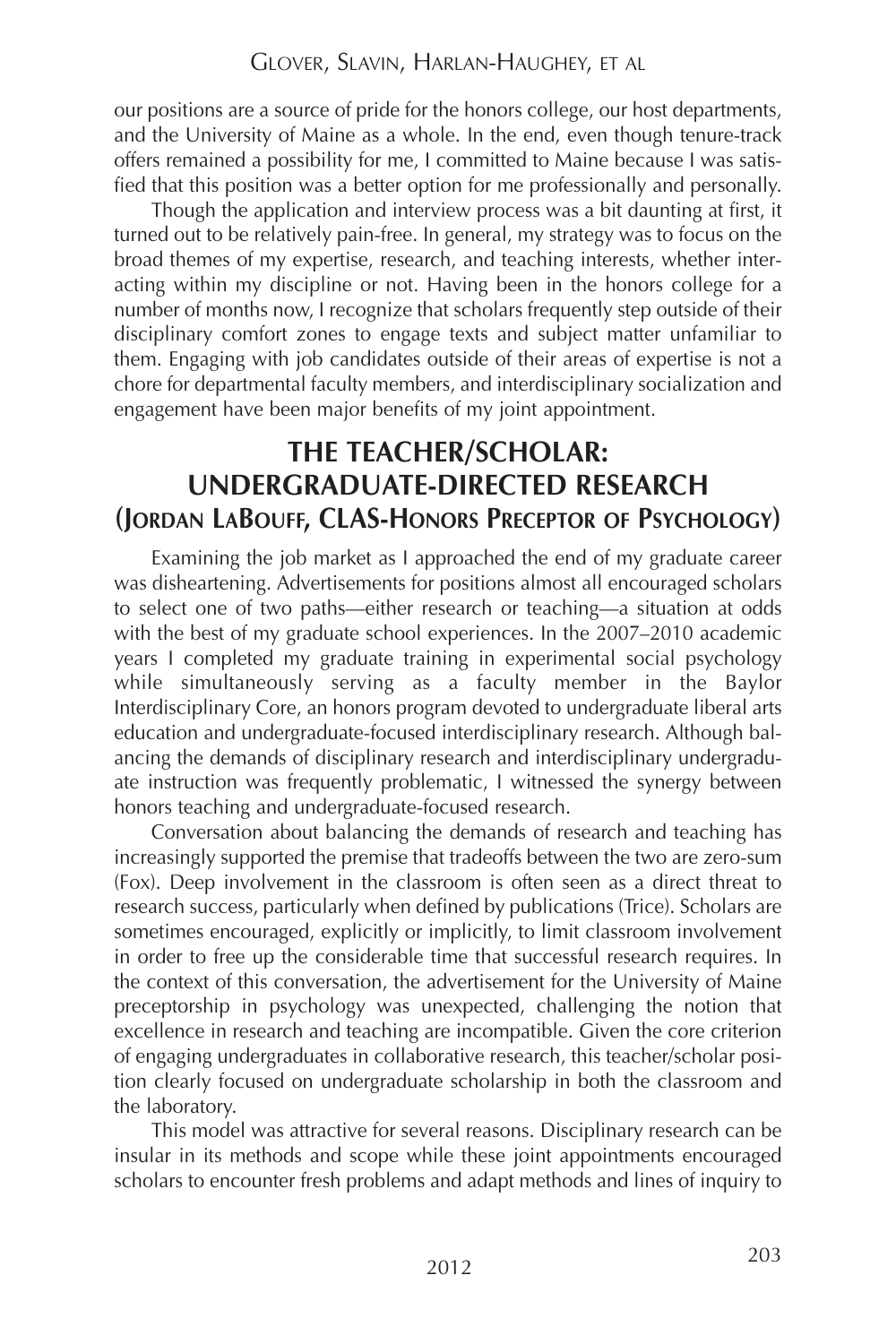#### THE GENESIS OF AN HONORS FACULTY

student initiatives. Further, this moved in the promising direction of research opportunities that arise along disciplinary boundaries (Sung et al.). Relationships that cross the classroom and laboratory can help prepare both established scholars and students to capitalize on serendipitous findings in research. Student-driven projects can also be less dictated by rigid programmatic methods and thus more likely to uncover new and productive avenues of advanced research. Finally, this type of research, which promotes collaborative relationships within and across colleges, helps to establish a sense of community among faculty members.

The primary challenge of such relationships and projects, however, is that undergraduate projects are a flash in the pan compared to the relatively slow burn of a faculty member's or graduate student's line of research. Even if undergraduates are connected with a faculty research mentor early in their academic careers, by the time they are acclimated to research methods in their discipline and advanced enough to develop an independent project, they frequently have only three semesters in which to take that project from start to finish. In order for the training of undergraduates to be maximally effective and productive on that timescale, honors and disciplinary faculty members must communicate and cooperate with one another. The interdisciplinary and cross-college conversations and collaborations that are required to create joint appointments may generate adaptability and relationships between faculty members that encourage sharing resources in a way that ultimately benefits the students. Since the application and interview process for the CLAS-Honors preceptorships brought together faculty members from several departments, these types of collaborative conversations took place before the interview process even began.

As my discussions with the University of Maine proceeded, it was clear that this position offered more than nominal support of integrating teaching and scholarship through undergraduate-focused research programs. In contrast to several teaching-focused, non-tenure-track positions advertised elsewhere, the preceptor position provided start-up funds for undergraduate-focused research programs, institutional support for faculty and student travel to present their research, and access to competitive faculty fellowships and sabbatical programs.

A teacher/scholar position like mine seems uniquely poised to support the type of flexibility necessary for successful undergraduate-focused research programs. Although my time with Plato's *Republic* and honors freshmen may reduce the amount of time I can spend on research projects in social psychology, it generates relationships with undergraduates and faculty members who will go on to work with me as research collaborators. It also generates new ideas and conversations that can improve both the quality of my research and the quality of my discourse about that research. This type of joint position might be a way for universities to bridge the perceived gap between successful research and teaching.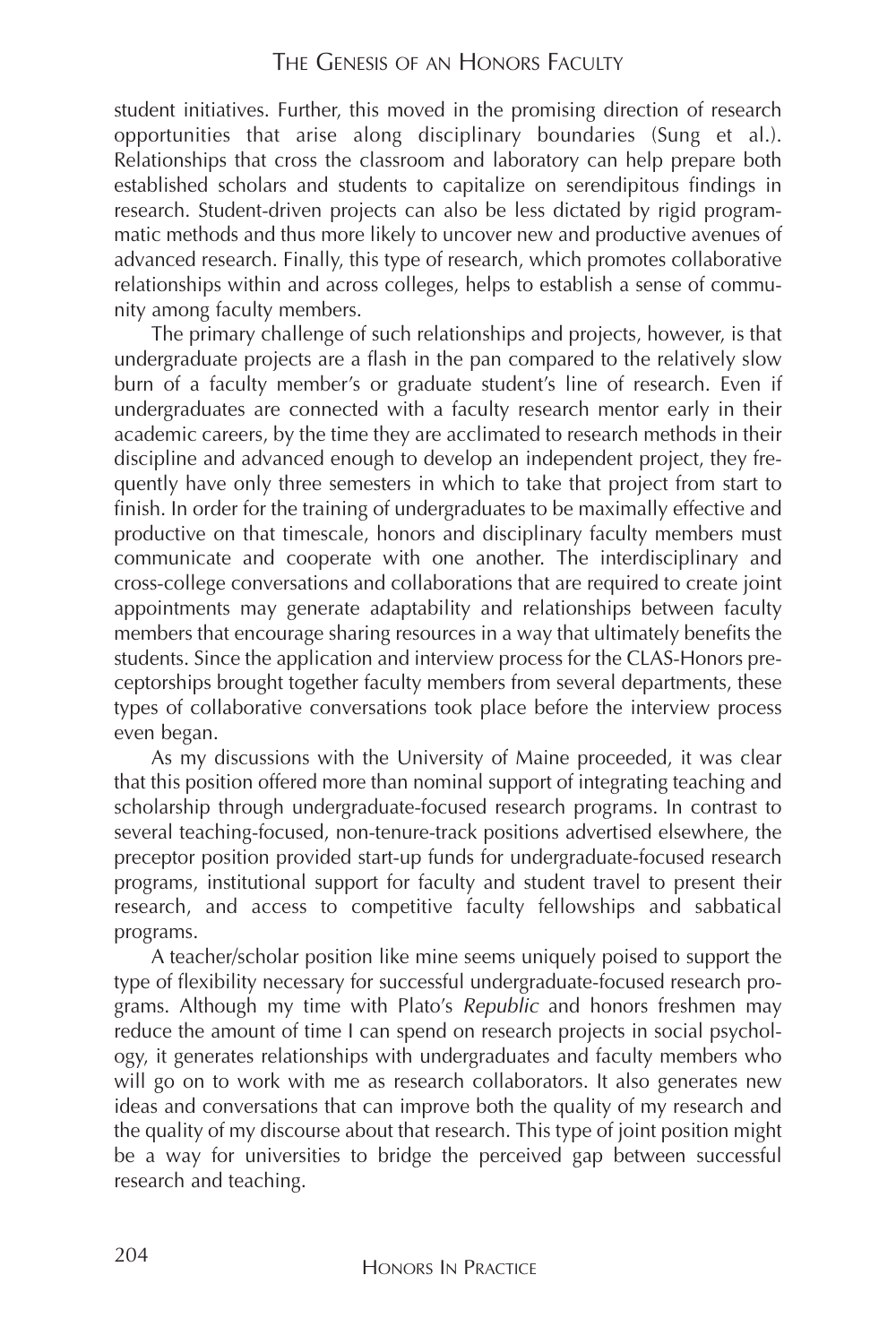### **INTERDISCIPLINARITY AND THE WRITER'S LIFE (JUSTIN D. MARTIN, CLAS-HONORS PRECEPTOR OF JOURNALISM)**

The best journalists and writers I know have encyclopedic understandings of history, and they constantly devour quality writing from diverse fields. Wordsmiths as well as news writers need expansive intellectual engagement. Before coming to the University of Maine, I taught at the American University in Cairo, a diverse campus in a global city, but location alone does not create interdisciplinary thinking or quality writing.

Diverse readings in, for instance, *The New Yorker, Reader's Digest*, the classics, and contemporary best-sellers are advisable not only for *Jeopardy!* aspirants, as honors program administrators should keep in mind when they promote their positions to writers from all fields. The prospect of improving the octane of my own writing by being reintroduced to Rousseau, Locke, Shakespeare, and entirely new texts is one of the primary reasons I accepted my current position, where I am reading texts that are at once wholly unrelated, yet entirely related, to journalism. A colleague of award-winning news reporter Todd C. Frankel described him as an outstanding writer because he "had an appreciation of good writers and he studied good writing. He often parked himself at one of the computers in the library and printed out stories from Nexis. He may have printed out every Rick Bragg story he could find" (3). In a matter of days after my first honors semester commenced, I was referencing in my own writing some of the classical political treatises I was covering with my students.

One of the reasons I took this joint CLAS-Honors position was the flexibility it allowed me in choosing my research and writing topics. Many tenure-line positions in journalism require professors to focus mainly on peer-reviewed scholarship in juried journals to the exclusion of actual journalism. In journalism in particular—a field that is changing faster than we can chronicle it—professors should not distance themselves from the actual practice of writing and reporting news, whether in mainstream news organizations or trade publications. When I interviewed for the preceptorship, one of the first questions I asked was whether the media criticism I write for *Columbia Journalism Review* would be appreciated and encouraged. Not only would it be appreciated, I was told, but it would also score marks in a retention and promotion calculus. Part of the writer's life is having substantial license to choose one's own research topics, and I wanted to retain this autonomy. Too many journalism professors in research-intensive programs are discouraged from doing the kind of writing with which our students identify the most.

Honors administrators who adopt and promote joint positions should openly emphasize how their curricula enrich the writer's life, and not just journalists and English professors are interested in cultivating more marketable writing; even mathematics professors must write well in order to publish in juried journals. Consuming knowledge from diverse fields leads academics not only to better writing but to more diverse and better grant applications, better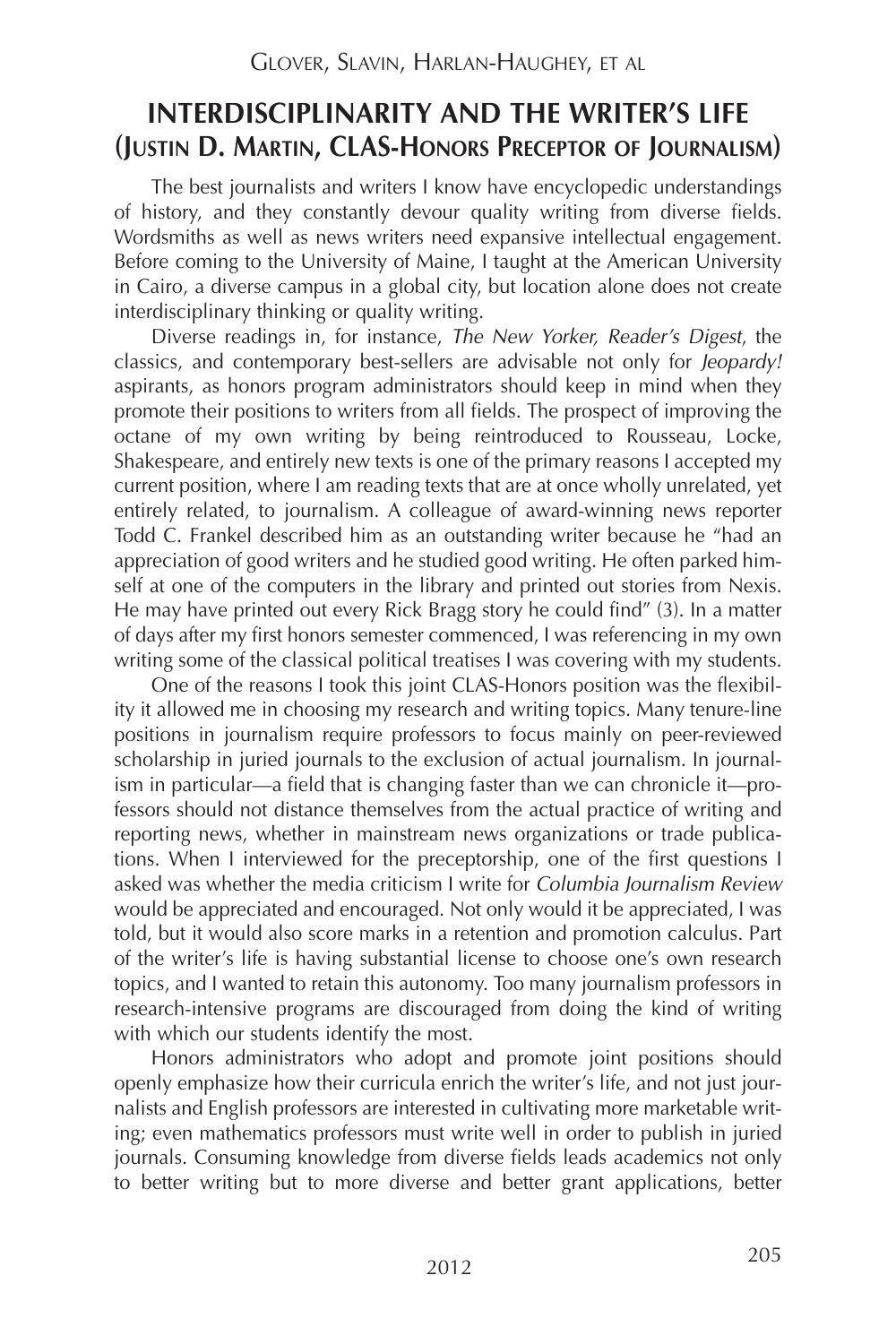recommendation letters, and increased potential to produce pioneering work in their fields.

Innovation is almost always combinatorial in nature. Gutenberg invented a printing device that changed the world because he had worked as a wine vintner and knew the mechanics of grape presses. Benjamin Franklin was a renaissance man with deep knowledge in diverse disciplines. Historical precedents for interdisciplinarity in generating new knowledge should be well understood, but the modern intelligentsia is only starting to grasp its value, as argued in Steven Johnson's book *Where Good Ideas Come From: The Natural History of Innovation*.

Clear writing stems from two activities: frequently practicing (and revising) compositions and reading the best compositions of others. Academics are brilliant at being insular; plenty of chemistry, French, and physics professors spend little time reading high-quality English composition even if they would like to. The benefits of expansive and varied reading lists should and do make be positions in interdisciplinary honors programs attractive to academics.

A new honors colleague of mine recently told me that the "honors life is great for those of us academics with ADD." Her point was that honors professors, at least in the University of Maine's program, read *Silent Spring* one day and *What is the What?* the next. This intellectual variety leads to deeper and better writing, combinatorial knowledge that produces greater innovation, and potentially more marketable grant proposals. Foundations, government agencies, and university administrations are all throwing money at grant applications that promote and demonstrate interdisciplinarity for these very reasons, but interdisciplinary work is difficult in academics' frenetic lives, and the phenomenon is not nurtured as a matter of course in primordial academic departments. Interdisciplinarity is a deliberate act that academic programs like the UMaine Honors College need to instigate.

### **FROM COHORT TO FACULTY (SARAH HARLAN-HAUGHEY, CLAS-HONORS PRECEPTOR OF ENGLISH)**

Coming out of a decidedly interdisciplinary graduate program in medieval studies at Cornell, I have seen a diverse faculty come together under a common pedagogical and programmatic banner, so I know it can be done gracefully and collegially. I know that if professors of linguistics, anthropology, musicology, art history, English, classics, foreign languages and literatures, and political science can put aside their departmental affiliations and come together to create a wellrespected interdisciplinary medieval studies degree for undergraduate and graduate students, we can figure out how to work together in our shared commitment to the honors college.

At some point in this process, we all stopped being merely successful applicants and started to envision our futures here at the university, both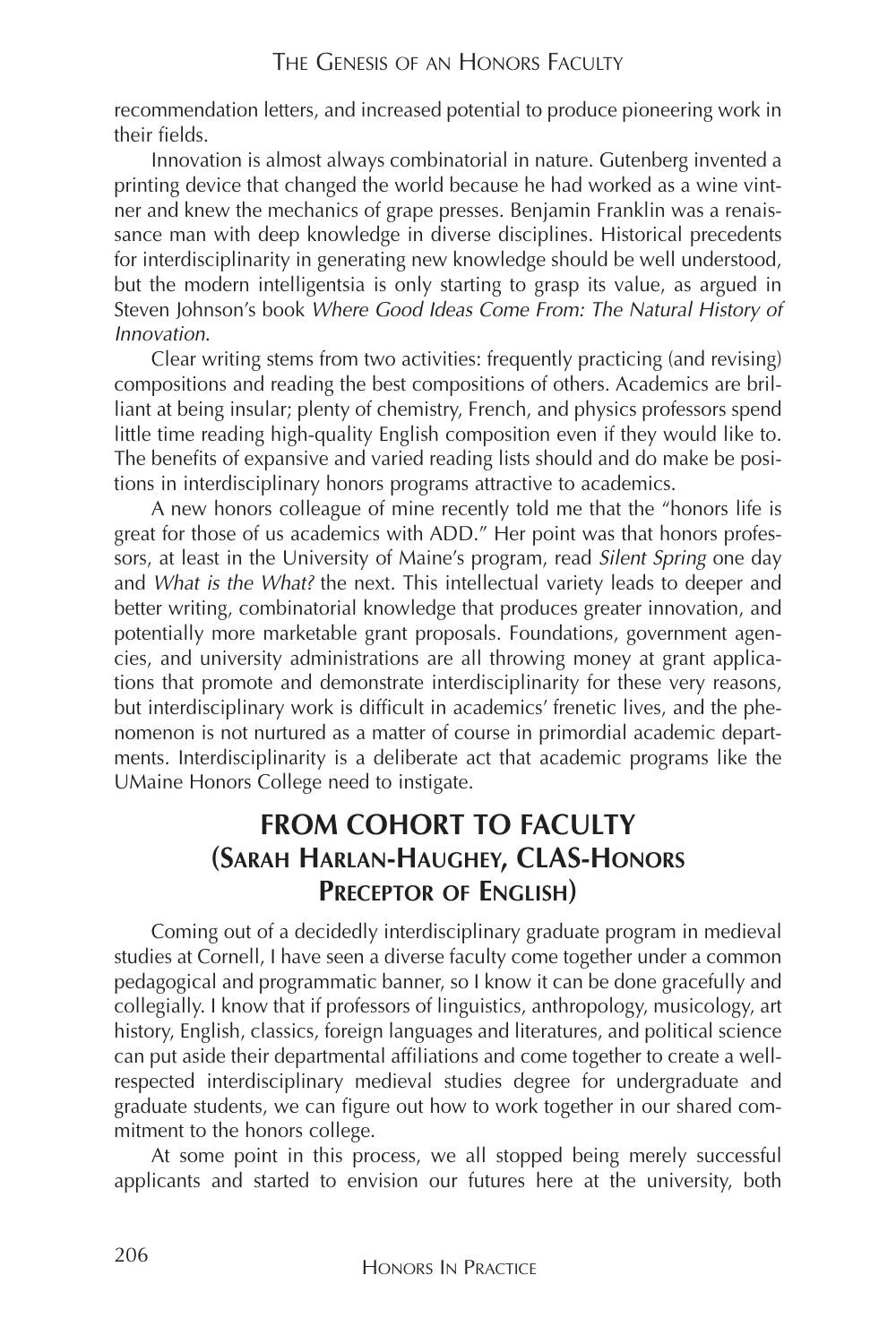collectively and as individuals. Thus, as I begin my new job here at the University of Maine, I find myself wondering what it means for us to be a cohort. As we went through a unique hiring process, we were all reassured that starting together as a group of four, a cohort, would be invaluable for us as we navigated a sea of newness. Implicit in this comforting thought was the uncomfortable reality that we will fall if we do not stand united. The problem then is how we move from the nebulous and at times juvenilizing status of "cohort" to "honors faculty"; how we make a faculty out of people who by definition are wearing many different hats; and, in the process of strengthening our own positions, how we create an innovative and dynamic learning environment for undergraduates.

All of us are trained in specific disciplines and lodged in different departments. We may appreciate and admire one another, but we may also have little in common intellectually. One could argue that we will come together as colleagues under the common banner of the honors college curriculum, but the historical structure of the honors college echoes that of many other institutions; the combination of full-time faculty members, who teach honors on-load because they want to, with part-time, overload, and adjunct instructors as well as administrators does not necessarily lend itself to the creation of a cohesive set of colleagues with a shared sense of mission and purpose.

The answer may be hidden in our job descriptions. We are charged with fostering interdisciplinary undergraduate research, and, if we think through what this means, perhaps we can come up with a unique solution that not only meets our evaluation criteria but also makes us into a faculty who interact with one another in useful, productive ways while strengthening the honors college. As I think through this question, several prerequisites for success come to mind. First is space; we need to have a shared place where we see each other daily, thus coming to see each other as colleagues. We might also establish a weekly or bi-monthly gathering, perhaps in the form of a lecture series or a forum for discussion of issues and questions related to teaching honors. Above all, we need to develop a system that generates, sustains, and rewards interdisciplinary undergraduate research in order to bring the honors faculty together in a meaningful way. In short, our search for common ground must move beyond the procedural and pragmatic logistics of organizing space, constructing committees, and establishing best practices for internal governance; it must move beyond mere functionality to the systematic level at which common intellectual ground is both created and sustained.

One such system could be a thematically oriented interdisciplinary research group, conducting collaborative projects under the preceptors' joint supervision. Given a biannual or annual theme—an intentionally general topic such as "water" or "sound"— students would be encouraged to submit project proposals. The broadness of the topic might elicit participation from students in all fields of study. Once interdisciplinary research groups had been formed and students with relatively similar interests grouped together, we would design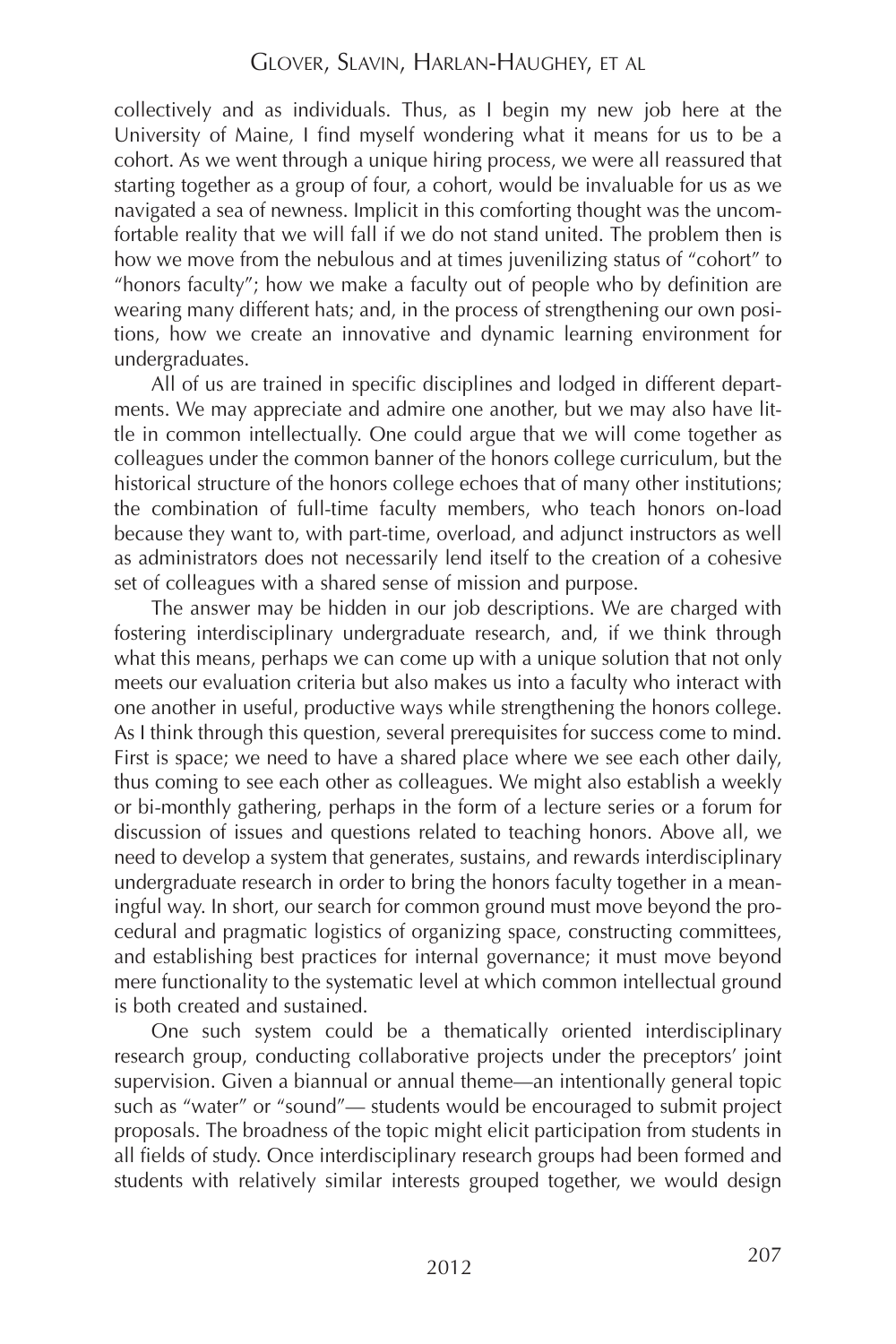evaluative structures that encourage students to share ideas and, in an interdisciplinary context, take ownership of their own research. In a regularly scheduled time, these groups would come together to present ongoing research and thus gain insight from seemingly separate projects.

Playing a coherent role in our college's mission involves more than our own research or even our individual agendas as teachers. A crucial part of what will make us a team is sharing thematic research in an open yet structured forum. By creating a rigorous interdisciplinary system that yields well-trained, ethically centered and intellectually nimble graduates, we can grow together as a cohesive faculty. Like the other members of my cohort, I have heard encouraging comments from friends and colleagues about our unique positions, and I have heard an equal number of negative predictions, one of which is meant to sound comforting: "Once the honeymoon is over and people have forgotten about this 'new model,' you will settle into your own departments and become absorbed into a normal tenure track." Although I am interested in pushing this new teacher/scholar model toward tenure, I take this kind of comment as a challenge to do with our own academic lives exactly what we expect our students to do. We must take ownership of our own academic careers as well as that of our college and, in an imperfect world, strive for something better, more holistic, a different model of successful academic life. I refuse to look at a great opportunity to make a real difference in an institution and instead see a crushing handicap. We may not seem to have much in common at first glance, but all seven of us preceptors—as well as other honors faculty members and university administrators—share a passionate commitment to making this new model work. If we can create an interdisciplinary forum for undergraduate research, we can go from a being a cohort to being a faculty.

#### **CONCLUSION**

The creation of our honors college faculty remains a work in progress. We cannot yet report success, nor would we necessarily advocate implementing the same model at every institution; different programs have different needs. However, we have found this process of change illuminating and learned some important lessons. We have seen first-hand that newness meets with institutional resistance, especially given the ways that honors differs from other departments. We have also found that the success or failure of this undertaking rests in whether we can put this tension to use, making it a crucible for identity formation, for deliberations about retention and interdisciplinarity, and for a deeper understanding of all that is surprisingly possible in the formation of an honors faculty. Our honors faculty and dean are deeply committed to developing and sustaining these appointments. In a few years, we hope to report that we have managed to develop CLAS-Honors preceptorships that are academically secure, professionally rewarding, and wholly viable in their interdisciplinarity, their freedom from censure and doubt, and their collective strength.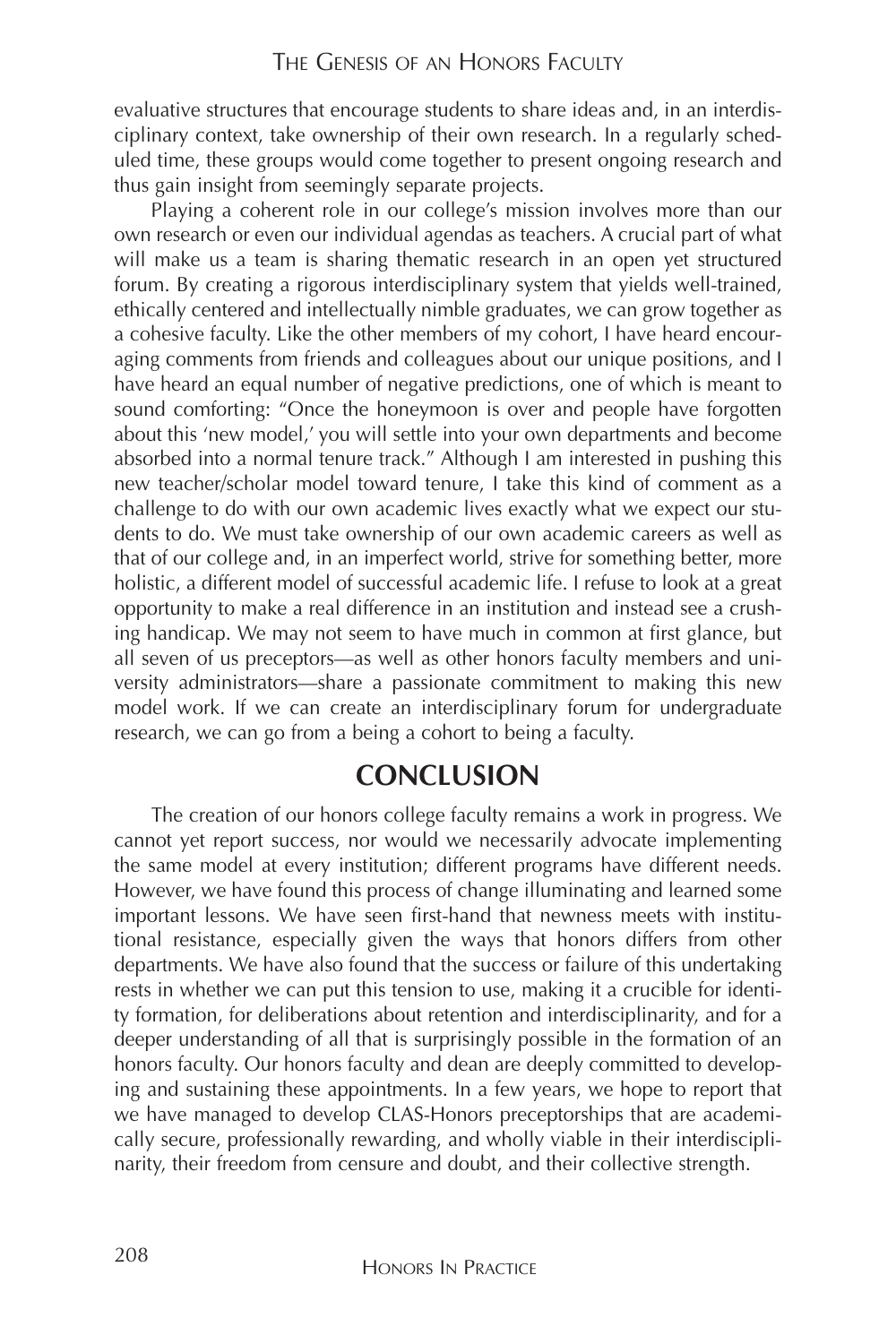### **REFERENCES**

- Fox, M. F. (1992). Research, teaching, and publication productivity: Mutuality versus competition in academia. *Sociology of Education, 65*, 293–305.
- Huang, T., & S. Myers (2009). *Best Newspaper Writing, 2008–2009*. Washington, D.C.: CQ Press.
- Johnson, S. (2010). *Where Good Ideas Come From: The Natural History of Innovation*. New York: Penguin.
- Kennedy, R.A. (2010). UMaine 150: Targeted, Strategic Investment. Retrieved 20 January 2012 from <http://umaine.edu/umaine150/targeted-strategicinvestment>
- Leitch, A. (1978). "Preceptorial Method" from *A Princeton Companion*. Retrieved 20 January 2012 from <http://etcweb.princeton.edu/Campus WWW/Companion/preceptorial\_method.html>
- Office of the Dean of the College (2008). *Inspired Conversations: The Princeton Precept.* Princeton, New Jersey: Office of Communications, Princeton University.
- Political Theory Rumor Mill (2011). "2010–11 Junior Theory Jobs Post #1" Retrieved December 12, 2011 from: <http://politicaltheoryrumormill. blogspot.com/2010/08/2010-11-junior-theory-jobs-post-1.html? commentPage=2>
- Sung, N. S., Gordon, J. I., Rose, G. D., Getzoff, E. D., Kron, S. J., Mumford, D., et al. (2003). Educating future scientists. *Science, 301*, 1485.
- Trice, A. J. (1992, June 17). The tensions between teaching and scholarship. *Chronicle of Higher Education,* p. B4.
- University of Missouri System. (2011). Best Practices for Joint Appointment. Retrieved October 30, 2011 from: <http://www.umsystem.edu/ums/aa/ faculty/best>.
- Wallace, K.A. (2009). Joint Appointment Report: Summary of Issues and Practices. Retrieved October 30, 2011 from: <http://www.kathwallace. com/Wallace\_Joint\_Appointment\_Report.pdf>.
- Wilson, R. (2010). Tenure, RIP: What the Vanishing Status Means for the Future of Education. *Chronicle of Higher Education* A1.

\_\_\_\_\_\_\_\_\_\_\_\_\_\_\_\_\_\_\_\_\_\_\_\_\_\_\_\_\_ The authors may be contacted at

slavin@maine.edu.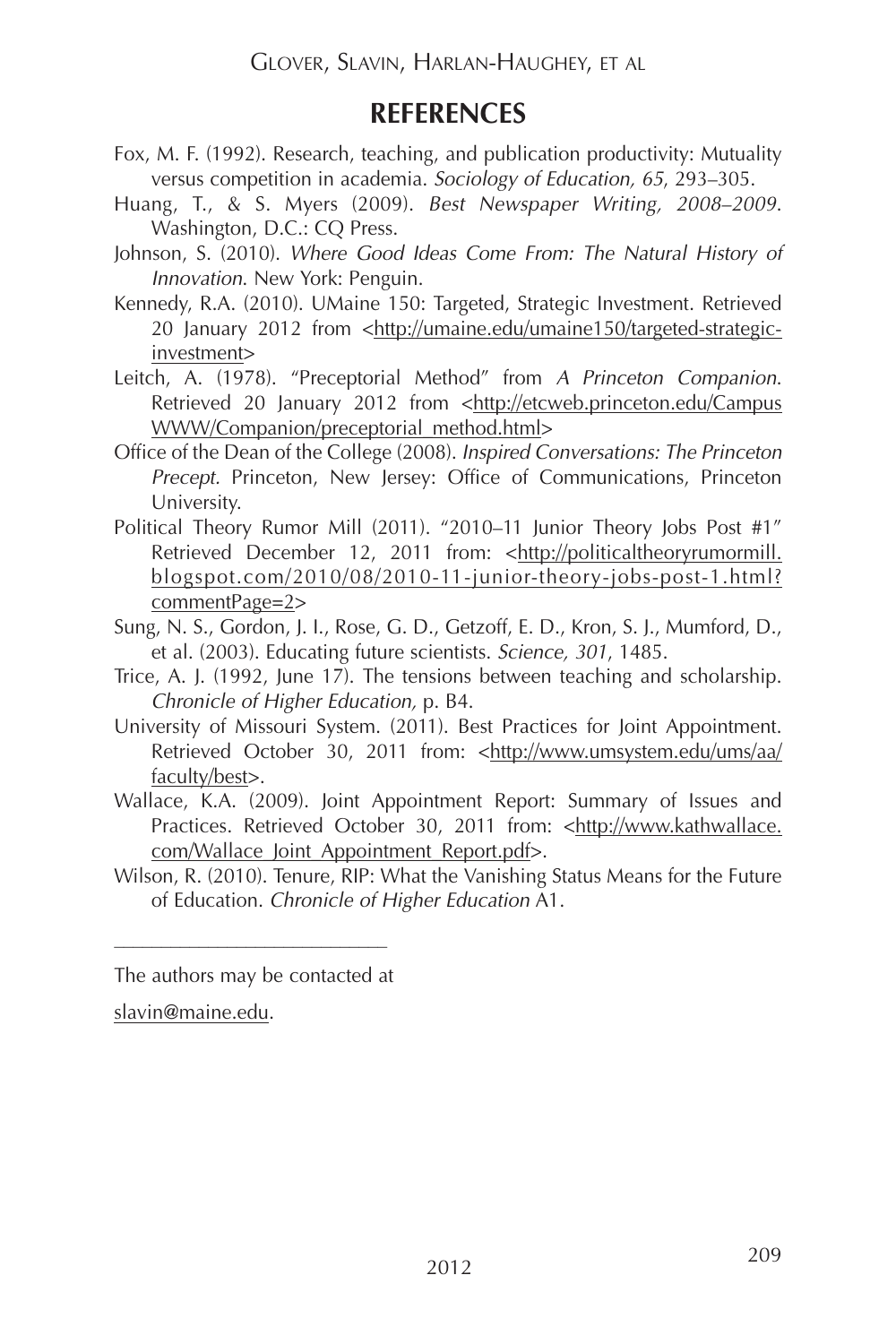### **APPENDIX**

### **JOB DESCRIPTIONS/ADVERTISEMENTS**

The College of Liberal Arts and Sciences and the Honors College at the University of Maine are partnering to create a cohort of CLAS-Honors Preceptors who will hold joint faculty appointments in the Honors College and a CLAS department. The focus of these positions is undergraduate teaching, both in the specific discipline and in interdisciplinary Honors core courses. These Preceptors will also foster research opportunities and creative activities of upper-level undergraduates. The positions are non-tenure-track ongoing appointments at the rank of lecturer.

#### **CLAS-Honors Preceptor of English**

*Responsibilities*: Teaching responsibilities will be a 3-3 course load, evenly divided between the Honors College and the College of Liberal Arts & Sciences. Courses will include undergraduate core courses in English and upper-level literature courses related to the applicant's area of expertise, along with an annual writing course. In Honors, teaching responsibilities will include preceptorials in the first- and second-year core Honors sequence and upper-level tutorials in the applicant's area of expertise and interest. The faculty member will develop and maintain a program of scholarship that engages undergraduate students. Other duties include advising English and Honors students, supervising undergraduate student research and Honors theses, and providing appropriate service to the department, college and university. Salary competitive.

*Requirements*: Ph.D. in English by appointment date; expertise in either Medieval or Renaissance literature; commitment to undergraduate and interdisciplinary teaching; evidence of, or demonstrated potential for research and for involving undergraduates in scholarship. Successful candidates will provide evidence of wide-ranging intellectual interests. Preference will be given to applicants with experience in Honors education, in both literary areas and in writing instruction.

#### **CLAS-Honors Preceptor of Journalism**

*Responsibilities***:** Teaching responsibilities will be evenly divided between the Honors College and the College of Liberal Arts & Sciences. Courses will include undergraduate journalism core courses and upper-level journalism courses related to the applicant's area of expertise. In Honors, teaching responsibilities will include preceptorials in the first- and second-year core Honors sequence and upper-level tutorials in the applicant's area of expertise and interest. The faculty member will develop and maintain a program of scholarship that engages undergraduate students. Other duties include advising of journalism and Honors students, supervision of undergraduate student research and Honors theses, and appropriate university service.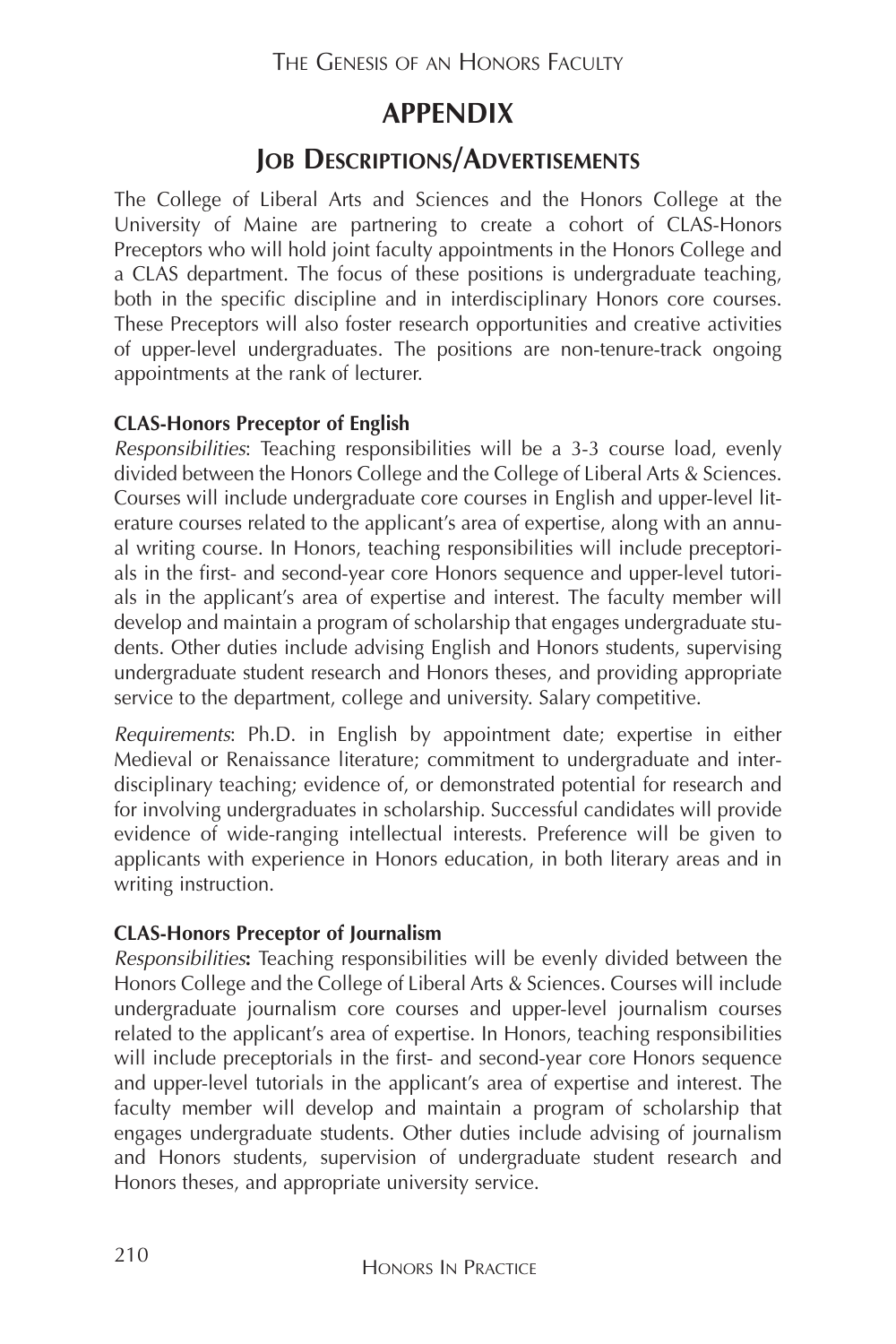*Requirements***:** Ph.D. in Mass Communication or related field by appointment date; demonstrated commitment to undergraduate and interdisciplinary teaching; evidence of, or demonstrated potential for, involving undergraduates in scholarship. Interdisciplinary teaching and research experience, experience with Honors education, and professional journalism experience are preferred. Successful candidates will provide evidence of wide-ranging intellectual interests.

#### **CLAS-Honors Preceptor of Political Science**

*Responsibilities*: Teaching responsibilities will be evenly divided between the Honors College and the Department of Political Science. In Political Science, teaching responsibilities will include courses on public policy and political theory. The public policy courses will include an element of engaged policy studies where the faculty member will take students into the community to conduct research about particular policy issues. The courses in political theory will focus in some way on the ideas of justice and democracy. The successful applicant will also be able to offer additional courses related to the applicant's specific areas of expertise. The ideal candidate for this position will be able to integrate the theory and policy elements into a coherent whole. In Honors, teaching responsibilities will include preceptorials in the first- and second-year core interdisciplinary Honors sequence and upper-level tutorials in the applicant's area of expertise and interest. The faculty member will develop and maintain a program of scholarship that engages undergraduate students. Other duties include advising of Political Science and Honors students, supervision of undergraduate student research and Honors theses, and appropriate university service.

*Requirements*: Ph.D. in Political Science by appointment date; demonstrated commitment to and success in undergraduate teaching; appropriate empirical analysis skills; record of or demonstrated potential for an active research program and evidence of or demonstrated potential for involving undergraduates in this scholarship. Interdisciplinary teaching and research experience, experience with Honors education, and real world involvement in the public policy process are preferred. Successful candidates will provide evidence of wideranging intellectual interests.

#### **CLAS-Honors Preceptor of Psychology**

*Responsibilities***:** Teaching responsibilities will be evenly divided between the Honors College and the College of Liberal Arts & Sciences. Courses will include undergraduate psychology core courses and upper-level psychology courses related to the applicant's area of expertise. In Honors, teaching responsibilities will include preceptorials in the first- and second-year core interdisciplinary Honors sequence and upper-level tutorials in the applicant's area of expertise and interest. The faculty member will develop and maintain a program of